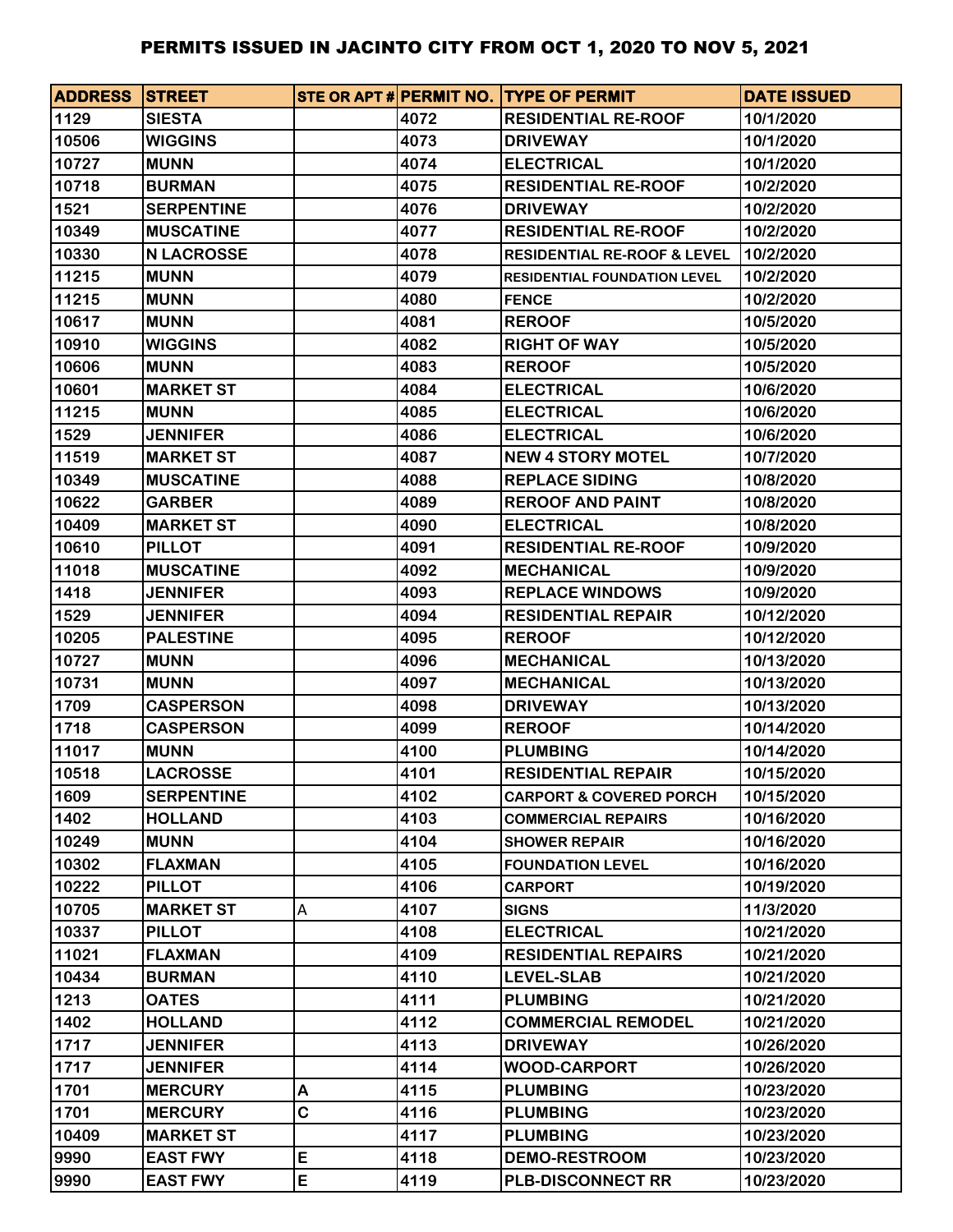| 11519 | <b>MARKET ST</b> | A   | 4120 | <b>PLUMBING</b>                        | 10/26/2020 |
|-------|------------------|-----|------|----------------------------------------|------------|
| 10314 | <b>EAST FWY</b>  |     | 4121 | <b>SIGN</b>                            | 11/2/2020  |
| 10206 | <b>PALESTINE</b> |     | 4122 | <b>PLUMBING</b>                        | 10/27/2020 |
| 10206 | <b>PALESTINE</b> |     | 4123 | <b>RESIDENTIAL RE-ROOF</b>             | 10/27/2020 |
| 931   | <b>MERCURY</b>   | A   | 4124 | <b>ELECTRICAL</b>                      | 10/30/2020 |
| 931   | <b>MERCURY</b>   | B   | 4125 | <b>ELECTRICAL</b>                      | 10/30/2020 |
| 11021 | <b>BURMAN</b>    |     | 4126 | <b>FENCE</b>                           | 10/30/2020 |
| 10434 | <b>MUSCATINE</b> |     | 4127 | <b>GRADE/FILL DIRT</b>                 | 10/30/2020 |
| 1628  | <b>CHAZEN</b>    |     | 4128 | <b>FENCE</b>                           | 10/30/2020 |
| 11025 | <b>MUSCATINE</b> |     | 4129 | <b>RESIDENTIAL REPAIR &amp; LEVEL</b>  | 10/30/2020 |
| 10522 | <b>CHADWICK</b>  |     | 4130 | <b>MECHANICAL</b>                      | 10/30/2020 |
| 10249 | <b>MUNN</b>      |     | 4131 | <b>PLUMBING</b>                        | 11/2/2020  |
| 931   | <b>MERCURY</b>   | A   | 4132 | <b>PLUMBING</b>                        | 11/2/2020  |
| 10206 | <b>PALESTINE</b> |     | 4133 | <b>RESIDENTIAL - REMODEL</b>           | 11/2/2020  |
| 10138 | <b>BURMAN</b>    |     | 4134 | <b>WOOD BACK PATIO</b>                 | 11/2/2020  |
| 10206 | <b>PALESTINE</b> |     | 4135 | <b>ELECTRICAL</b>                      | 11/2/2020  |
| 10434 | <b>BURMAN</b>    |     | 4136 | <b>RESIDENTIAL - REMODEL</b>           | 11/3/2020  |
| 10901 | <b>MARKET ST</b> |     | 4137 | <b>ELECTRICAL</b>                      | 11/3/2020  |
| 1402  | <b>HOLLAND</b>   |     | 4138 | <b>MECHANICAL</b>                      | 11/3/2020  |
| 11519 | <b>MARKET ST</b> |     | 4139 | <b>ELECTRICAL</b>                      | 11/4/2020  |
| 10101 | <b>MUNN</b>      |     | 4140 | <b>PLUMBING</b>                        | 11/4/2020  |
| 10804 | <b>PALESTINE</b> | 1/2 | 4141 | <b>PLUMBING</b>                        | 11/4/2020  |
| 10417 | N OSWEGO         |     | 4142 | <b>FRONT PORCH &amp; PORTE-COCHERE</b> | 11/4/2020  |
| 1237  | <b>SIESTA</b>    |     | 4143 | <b>CARPORT-WOODEN &amp; FRONT META</b> | 11/5/2020  |
| 10714 | <b>PILLOT</b>    |     | 4144 | <b>NEW RESIDENTIAL - BUILDING</b>      | 11/5/2020  |
| 10314 | <b>PALESTINE</b> |     | 4145 | <b>IMECHANICAL</b>                     | 11/5/2020  |
| 11513 | <b>LANE</b>      |     | 4146 | <b>ELECTRICAL</b>                      | 11/5/2020  |
| 10613 | <b>OSWEGO</b>    |     | 4147 | <b>DEMOLITION</b>                      | 11/5/2020  |
| 10601 | <b>MARKET</b>    |     | 4148 | <b>ELECTRICAL</b>                      | 11/6/2020  |
| 10517 | <b>MUSCATINE</b> |     | 4149 | <b>RESIDENTIAL REPAIRS &amp; RE-RO</b> | 11/6/2020  |
| 10302 | <b>MUNN</b>      |     | 4150 | <b>DRIVEWAY</b>                        | 11/6/2020  |
| 1405  | <b>BELIN</b>     |     | 4151 | <b>PLUMBING</b>                        | 11/6/2020  |
| 10241 | <b>FLAXMAN</b>   |     | 4152 | <b>CHAINLINK FENCE-GATE</b>            | 11/6/2020  |
| 11025 | <b>MUSCATINE</b> |     | 4153 | <b>SIDING AND FLOORING</b>             | 11/9/2020  |
| 10810 | <b>MUNN</b>      |     | 4154 | <b>GRADE/FILL DIRT</b>                 | 11/9/2020  |
| 10818 | <b>MUNN</b>      |     | 4155 | <b>GRADE/FILL DIRT</b>                 | 11/9/2020  |
| 10629 | <b>WIGGINS</b>   |     | 4156 | <b>FENCE</b>                           | 11/9/2020  |
| 10611 | <b>PALESTINE</b> |     | 4157 | <b>COMMERCIAL REMODEL</b>              | 11/9/2020  |
| 1522  | <b>CHESTON</b>   |     | 4158 | <b>REPLACE SIDING</b>                  | 11/9/2020  |
| 10910 | <b>WIGGINS</b>   |     | 4159 | <b>PLUMBING</b>                        | 11/9/2020  |
| 9990  | <b>EAST FWY</b>  | E   | 4173 | FIRE PROTECTION(1 SPRINKLER            | 11/9/2020  |
| 10521 | <b>PILLOT</b>    |     | 4174 | <b>FENCE</b>                           | 11/10/2020 |
| 10714 | <b>PILLOT</b>    |     | 4175 | <b>WATER &amp; SEWER DISCONNECT</b>    | 11/10/2020 |
| 1210  | <b>DACUS</b>     |     | 4187 | <b>REPLACE SIDING</b>                  | 11/10/2020 |
| 1521  | <b>JENNIFER</b>  |     | 4188 | <b>RESIDENTIAL RE-ROOF</b>             | 11/10/2020 |
| 11020 | <b>BURMAN</b>    |     | 4191 | <b>PLUMBING</b>                        | 11/11/2020 |
| 1717  | <b>JENNIFER</b>  |     | 4224 | <b>ELECTRICAL</b>                      | 11/12/2020 |
| 10325 | N OSWEGO         |     | 4228 | <b>PLUMBING</b>                        | 11/12/2020 |
| 10326 | <b>WIGGINS</b>   |     | 4239 | <b>ELECTRICAL</b>                      | 11/12/2020 |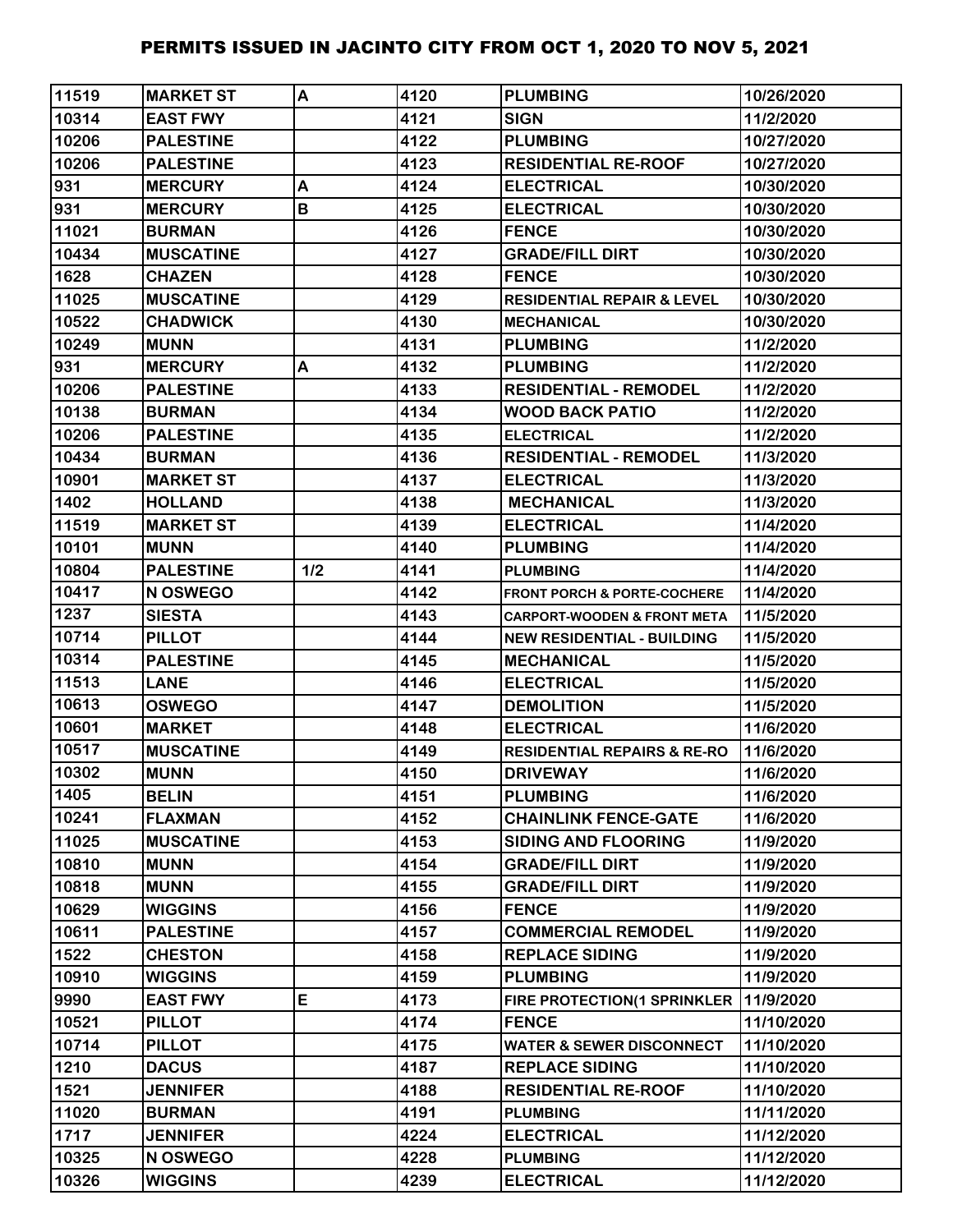| 10714 | <b>PILLOT</b>    |   | 4246  | <b>DEMOLITION</b>                               | 11/13/2020 |
|-------|------------------|---|-------|-------------------------------------------------|------------|
| 10137 | <b>MUNN</b>      |   | 10001 | <b>ELECTRICAL</b>                               | 11/16/2020 |
| 10129 | <b>WIGGINS</b>   |   | 10002 | <b>FENCE</b>                                    | 11/17/2020 |
| 10726 | <b>PILLOT</b>    |   | 10003 | <b>PLUMBING</b>                                 | 11/17/2020 |
| 1622  | <b>CHESTON</b>   |   | 10004 | <b>PLUMBING</b>                                 | 11/16/2020 |
| 10433 | <b>MUNN</b>      |   | 10005 | <b>RESIDENTIAL REPAIRS</b>                      | 11/17/2020 |
| 10827 | <b>MUNN</b>      |   | 10006 | <b>ACCESSORY BUILDING-SHED</b>                  | 11/17/2020 |
| 10229 | <b>CHADWICK</b>  |   | 10007 | <b>WOOD FENCE</b>                               | 11/17/2020 |
| 10934 | <b>LACROSSE</b>  |   | 10008 | <b>PLUMBING</b>                                 | 11/17/2020 |
| 1211  | <b>MERCURY</b>   |   | 10009 | <b>FENCE AND BOLLARDS</b>                       | 11/17/2020 |
| 1706  | <b>BELIN</b>     |   | 10010 | <b>CARPORT-WOOD</b>                             | 11/17/2020 |
| 10417 | <b>N OSWEGO</b>  |   | 10011 | <b>RESIDENTIAL RE-ROOF</b>                      | 11/18/2020 |
| 10726 | <b>PILLOT</b>    |   | 10012 | <b>PLUMBING</b>                                 | 11/18/2020 |
| 11215 | <b>MUNN</b>      |   | 10013 | <b>PLUMBING</b>                                 | 11/18/2020 |
| 10942 | <b>VERANO</b>    |   | 10014 | <b>RESIDENTIAL REPAIRS</b>                      | 11/18/2020 |
| 10434 | <b>MUSCATINE</b> |   | 10015 | <b>DRIVEWAY</b>                                 | 11/19/2020 |
| 10610 | <b>CHADWICK</b>  |   | 10016 | <b>LEVEL BLK &amp; BASE FOUNDATI 11/19/2020</b> |            |
| 11110 | <b>MUSCATINE</b> |   | 10017 | <b>ACCESSORY BUILDING</b>                       | 11/19/2020 |
| 10714 | <b>PILLOT</b>    |   | 10018 | <b>PLUMBING</b>                                 | 11/19/2020 |
| 10410 | <b>NORVIC</b>    |   | 10019 | SOLAR PANEL INSTALLATION   1/20/2021            |            |
| 10410 | <b>NORVIC</b>    |   | 10020 | <b>ELECTRICAL</b>                               | 1/20/2021  |
| 11515 | <b>MARKET ST</b> |   | 10021 | <b>ELECTRICAL</b>                               | 11/20/2020 |
| 10206 | <b>MUNN</b>      |   | 10022 | <b>LEVEL</b>                                    | 11/20/2020 |
| 1611  | <b>JENNIFER</b>  |   | 10023 | <b>WOOD FENCE</b>                               | 11/20/2020 |
| 1511  | <b>KERBEY</b>    |   | 10024 | <b>REPLACE SIDING</b>                           | 11/23/2020 |
| 10213 | <b>NORVIC</b>    |   | 10025 | <b>ELECTRICAL</b>                               | 11/23/2020 |
| 10434 | <b>MUSCATINE</b> |   | 10026 | <b>2 GATES</b>                                  | 11/23/2020 |
| 10122 | <b>FAIRFAX</b>   |   | 10027 | <b>ELECTRICAL</b>                               | 11/23/2020 |
| 1418  | <b>HOLLAND</b>   |   | 10028 | <b>GRADE/FILL DIRT</b>                          | 11/23/2020 |
| 1702  | <b>BELIN</b>     |   | 10029 | <b>REPLACE SIDING</b>                           | 11/23/2020 |
| 1422  | <b>JENNIFER</b>  |   | 10030 | <b>RESIDENTIAL RE-ROOF</b>                      | 11/24/2020 |
| 10510 | <b>BURMAN</b>    |   | 10031 | <b>PLUMBING</b>                                 | 11/24/2020 |
| 1421  | <b>JENNIFER</b>  |   | 10032 | <b>RESIDENTIAL REPAIRS</b>                      | 11/24/2020 |
| 1702  | <b>CHAZEN</b>    |   | 10033 | <b>FENCE</b>                                    | 11/25/2020 |
| 10125 | <b>NORVIC</b>    |   | 10034 | <b>RESIDENTIAL REPAIRS</b>                      | 11/25/2020 |
| 10810 | <b>LANE</b>      | 5 | 10035 | <b>PLUMBING</b>                                 | 11/30/2020 |
| 1434  | <b>BELIN</b>     |   | 10036 | <b>DRIVEWAY</b>                                 | 11/30/2020 |
| 11012 | <b>BURMAN</b>    |   | 10037 | <b>GRADE/FILL DIRT</b>                          | 11/30/2020 |
| 10129 | <b>PILLOT</b>    |   | 10038 | <b>RESIDENTIAL RE-ROOF</b>                      | 12/1/2020  |
| 10333 | <b>LANE</b>      |   | 10039 | <b>PLUMBING</b>                                 | 12/2/2020  |
| 11617 | <b>LORD</b>      |   | 10040 | <b>ELECTRICAL</b>                               | 12/2/2020  |
| 11407 | <b>MUNN</b>      |   | 10041 | <b>RESIDENTIAL ADDITION</b>                     | 12/3/2020  |
| 11407 | <b>MUNN</b>      |   | 10042 | PARTIAL DEMOLITION                              | 12/3/2020  |
| 10421 | <b>NORVIC</b>    |   | 10043 | <b>RESIDENTIAL RE-ROOF</b>                      | 12/3/2020  |
| 11602 | <b>OGLESBY</b>   |   | 10044 | <b>CARPORT</b>                                  | 12/3/2020  |
| 10402 | <b>MUSCATINE</b> |   | 10045 | <b>RESIDENTIAL RE-ROOF</b>                      | 12/7/2020  |
| 10617 | <b>MUSCATINE</b> |   | 10046 | <b>RESIDENTIAL REPAIRS</b>                      | 12/7/2020  |
| 931   | <b>MERCURY</b>   |   | 10047 | <b>COMMERCIAL REMODEL</b>                       | 12/7/2020  |
| 11025 | <b>BURMAN</b>    |   | 10048 | <b>FENCE</b>                                    | 12/7/2020  |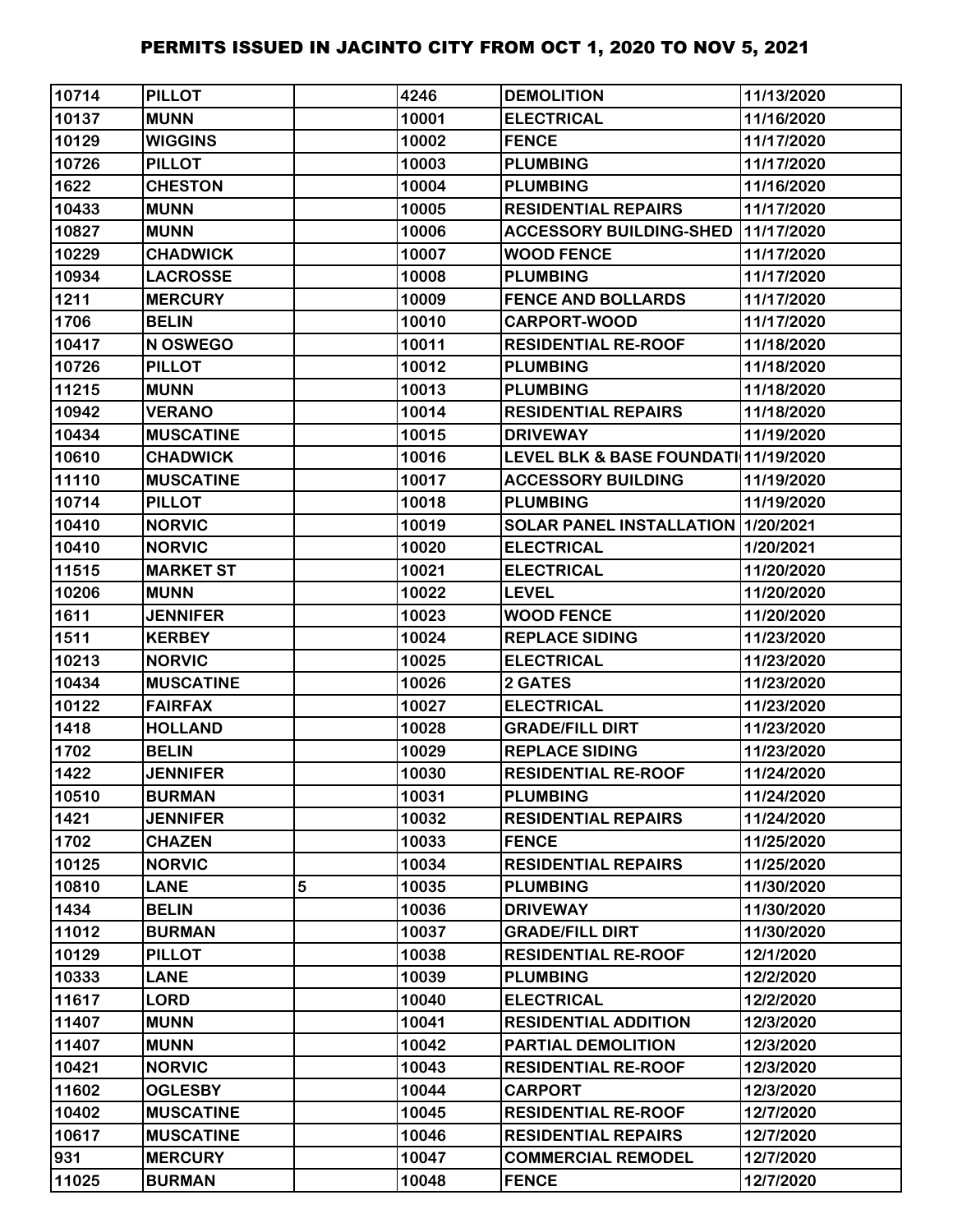| 10630 | <b>FLAXMAN</b>   | 10049 | <b>PLUMBING</b>                          | 12/8/2020  |
|-------|------------------|-------|------------------------------------------|------------|
| 1409  | <b>JENNIFER</b>  | 10050 | <b>PLUMBING</b>                          | 12/8/2020  |
| 10433 | <b>MUNN</b>      | 10051 | <b>PLUMBING</b>                          | 12/9/2020  |
| 10502 | <b>FLAXMAN</b>   | 10052 | <b>ELECTRICAL</b>                        | 12/10/2020 |
| 11301 | <b>MARKET</b>    | 10053 | <b>ELECTRICAL</b>                        | 12/14/2020 |
| 10910 | <b>WIGGINS</b>   | 10054 | <b>ELECTRICAL</b>                        | 12/14/2020 |
| 10730 | <b>NORVIC</b>    | 10055 | <b>RESIDENTIAL RE-ROOF</b>               | 12/14/2020 |
| 11025 | <b>BURMAN</b>    | 10056 | <b>FENCE</b>                             | 12/14/2020 |
| 10326 | <b>WIGGINS</b>   | 10057 | <b>PLUMBING</b>                          | 12/14/2020 |
| 10714 | <b>PILLOT</b>    | 10058 | <b>MECHANICAL</b>                        | 12/15/2020 |
| 1706  | <b>BELIN</b>     | 10059 | <b>DRIVEWAY</b>                          | 12/15/2020 |
| 10524 | <b>MUSCATINE</b> | 10060 | <b>RESIDENTIAL REPAIRS</b>               | 12/15/2020 |
| 10731 | <b>MUNN</b>      | 10061 | <b>ELECTRICAL</b>                        | 12/15/2020 |
| 10714 | <b>PILLOT</b>    | 10062 | <b>ELECTRICAL</b>                        | 12/16/2020 |
| 10714 | <b>PILLOT</b>    | 10063 | <b>MECHANICAL</b>                        | 12/16/2020 |
| 1402  | <b>HOLLAND</b>   | 10064 | <b>PLUMBING</b>                          | 12/16/2020 |
| 10433 | <b>MUNN</b>      | 10065 | <b>RES.-REM:LAUNDRY ROOM &amp; BR</b>    | 12/17/2020 |
| 10722 | <b>BURMAN</b>    | 10066 | <b>RE-ROOF</b>                           | 12/18/2020 |
| 10330 | <b>MUSCATINE</b> | 10067 | <b>CARPORT-METAL</b>                     | 12/18/2020 |
| 10209 | <b>CHADWICK</b>  | 10068 | <b>BACK PORCH</b>                        | 12/18/2020 |
| 11009 | <b>WIGGINS</b>   | 10069 | <b>LEVEL</b>                             | 12/18/2020 |
| 10525 | <b>BURMAN</b>    | 10070 | <b>DEMOLITION-SHED/GARAGE</b>            | 12/18/2020 |
| 10722 | <b>NORVIC</b>    | 10071 | RESIDENTIAL REPAIRS-GARAGE   12/18/2020  |            |
| 10614 | <b>WIGGINS</b>   | 10072 | <b>WOOD FENCE</b>                        | 12/23/2020 |
| 10913 | <b>INVIERNO</b>  | 10073 | RESIDENTIAL REPAIRS & REROO   12/28/2020 |            |
| 10126 | <b>NORVIC</b>    | 10074 | <b>DEMO &amp; NEW SHED ON BLKS</b>       | 12/28/2020 |
| 11009 | <b>LACROSSE</b>  | 10075 | RES. REPAIRS(SHEETROCK&FLOO              | 12/28/2020 |
| 10406 | <b>MUSCATINE</b> | 10076 | <b>REROOF</b>                            | 12/29/2020 |
| 10317 | <b>FAIRFAX</b>   | 10077 | <b>RES. REPAIRS(REPLACE FRONT</b>        | 12/30/2020 |
| 11022 | <b>BURMAN</b>    | 10078 | <b>RES- REMODEL (BATHROOM &amp; L</b>    | 12/31/2020 |
| 11022 | <b>BURMAN</b>    | 10079 | <b>PLUMBING</b>                          | 12/31/2020 |
| 10809 | <b>VERANO</b>    | 10080 | <b>RES REMODEL (SOLAR PANEL)</b>         | 12/31/2020 |
| 10809 | <b>VERANO</b>    | 10081 | <b>ELECTRICAL</b>                        | 12/31/2020 |
| 11519 | <b>MARKET ST</b> | 10082 | <b>DRIVEWAY</b>                          | 1/4/2021   |
| 10714 | <b>PILLOT</b>    | 10083 | PAVING (DRIVEWAY NOT TO STR              | 1/4/2021   |
| 10334 | <b>MUSCATINE</b> | 10084 | <b>FENCE REPAIR</b>                      | 1/5/2021   |
| 10302 | <b>FLAXMAN</b>   | 10085 | <b>PLUMBING</b>                          | 1/5/2021   |
| 10324 | <b>PALESTINE</b> | 10086 | <b>ELECTRICAL</b>                        | 1/6/2021   |
| 10617 | <b>LANE</b>      | 10087 | <b>DRIVEWAY</b>                          | 1/7/2021   |
| 1708  | <b>KERBY</b>     | 10088 | RES. REPAIRS (WOOD SIDING) 1/7/2021      |            |
| 10433 | <b>MUNN</b>      | 10089 | <b>ELECTRICAL</b>                        | 1/7/2021   |
| 10117 | <b>CHADWICK</b>  | 10090 | REROOF ON GARAGE (SHINGLES) 1/8/2021     |            |
| 1315  | <b>HORATIO</b>   | 10091 | PAVING (DRIVEWAY ONLY TO P.              | 1/8/2021   |
| 10221 | <b>CHADWICK</b>  | 10092 | <b>DRIVEWAY</b>                          | 1/8/2021   |
| 1719  | <b>KERBY</b>     | 10093 | <b>FRONT FENCE - IRON BAR</b>            | 1/8/2021   |
| 10913 | <b>INVIERNO</b>  | 10094 | 2 PORCH F & B/BDOOR/REEROOF 1/8/2021     |            |
| 10238 | <b>BURMAN</b>    | 10095 | <b>REROOF</b>                            | 1/12/2021  |
| 10334 | <b>PALESTINE</b> | 10096 | <b>ELECTRICAL</b>                        | 1/13/2021  |
| 10129 | <b>FLAXMAN</b>   | 10097 | <b>WOOD, PICKET FENCE</b>                | 1/13/2021  |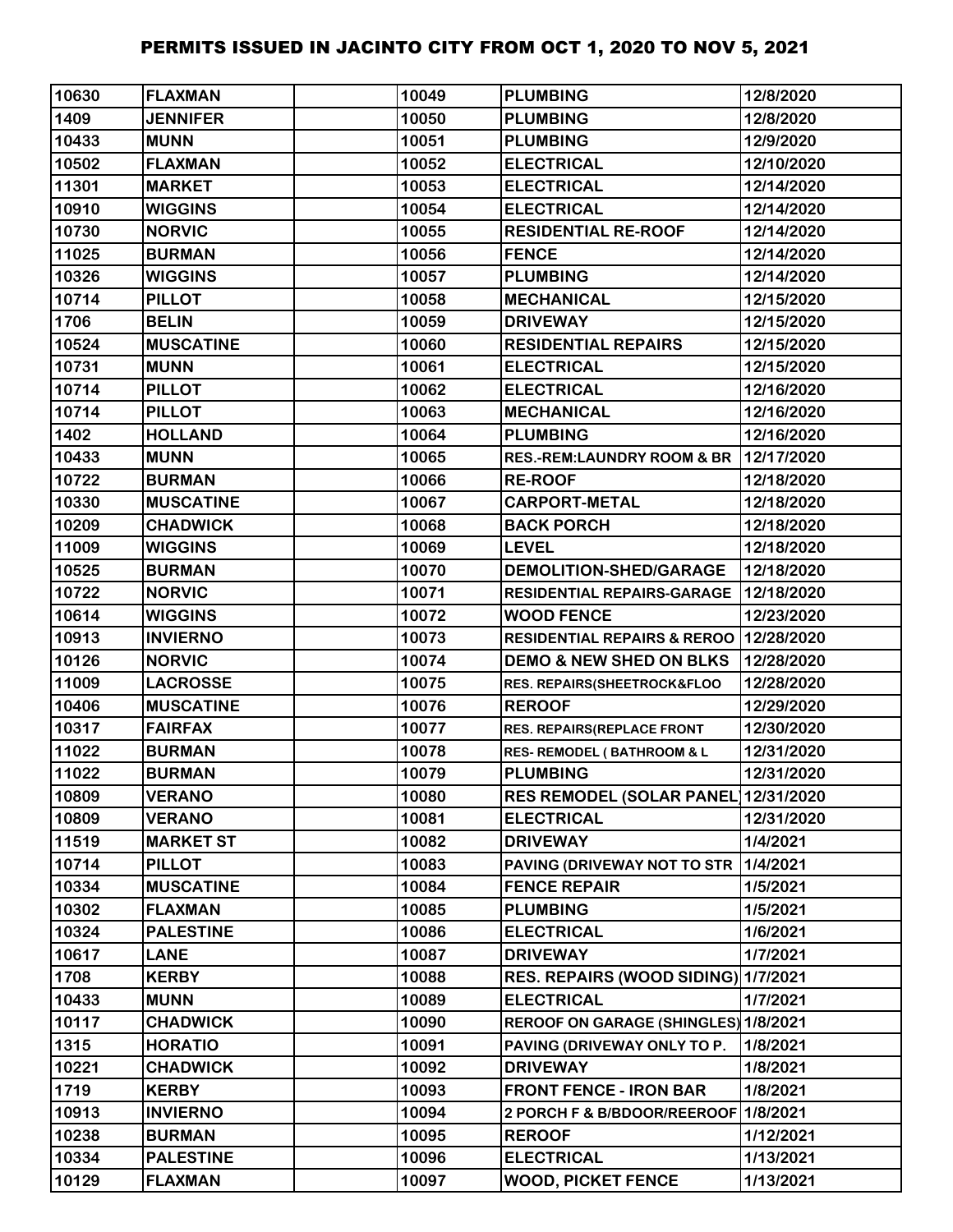| 11510 | <b>OXHAM</b>      | 10098 | <b>ACCESSORY BUILDING (SHED)</b>         | 1/13/2021 |
|-------|-------------------|-------|------------------------------------------|-----------|
| 9992  | <b>EAST FWY</b>   | 10099 | <b>PLUMBING</b>                          | 1/14/2021 |
| 10530 | <b>MUNN</b>       | 10100 | <b>CARPORT-METAL</b>                     | 1/14/2021 |
| 10534 | <b>BURMAN</b>     | 10101 | <b>RESIDENTIAL REPAIRS</b>               | 1/14/2021 |
| 10909 | <b>INVIERNO</b>   | 10102 | <b>MECHANICAL</b>                        | 1/15/2021 |
| 10324 | <b>PALESTINE</b>  | 10103 | <b>EXHAUST FAN/RESTROOM</b>              | 1/19/2021 |
| 10121 | <b>PALESTINE</b>  | 10104 | <b>IRON &amp; WOOD FENCE</b>             | 1/19/2021 |
| 11502 | <b>CELTIS</b>     | 10105 | <b>ACCESSORY BUILDING ON BLKS</b>        | 1/20/2021 |
| 10330 | <b>N LACROSSE</b> | 10106 | <b>FENCE-IRON BAR</b>                    | 1/20/2021 |
| 10609 | <b>OSWEGO</b>     | 10107 | <b>RESIDENTIAL RE-ROOF</b>               | 1/20/2021 |
| 10405 | <b>FLAXMAN</b>    | 10108 | <b>RESIDENTIAL REPAIRS</b>               | 1/20/2021 |
| 10405 | <b>FLAXMAN</b>    | 10109 | <b>ELECTRICAL</b>                        | 1/20/2021 |
| 10718 | <b>OSWEGO</b>     | 10110 | <b>GRADE/FILL DIRT</b>                   | 1/20/2021 |
| 11602 | <b>LANE</b>       | 10111 | <b>CARPORT</b>                           | 1/21/2021 |
| 10430 | <b>MUSCATINE</b>  | 10112 | <b>NEW RESIDENTIAL - BUILDING</b>        | 1/22/2021 |
| 11215 | <b>MUNN</b>       | 10113 | <b>MECHANICAL</b>                        | 1/25/2021 |
| 10102 | <b>CHADWICK</b>   | 10114 | <b>RESIDENTIAL RE-ROOF</b>               | 1/25/2021 |
| 10101 | <b>FLAXMAN</b>    | 10115 | <b>ELECTRICAL</b>                        | 1/26/2021 |
| 10238 | <b>PALESTINE</b>  | 10116 | <b>PAVING</b>                            | 1/27/2021 |
| 11501 | <b>TILIA</b>      | 10117 | <b>RESIDENTIAL RE-ROOF</b>               | 1/27/2021 |
| 10626 | <b>MUNN</b>       | 10118 | <b>DRIVEWAY</b>                          | 1/27/2021 |
| 10417 | N OSWEGO          | 10119 | <b>GARAGE</b>                            | 1/28/2021 |
| 10241 | <b>PALESTINE</b>  | 10120 | <b>PAVING</b>                            | 1/28/2021 |
| 10821 | <b>VERANO</b>     | 10121 | <b>RESIDENTIAL REPAIRS</b>               | 1/28/2021 |
| 1333  | <b>SHERYL</b>     | 10122 | <b>LEVEL BLOCK &amp; BASE FOUNDATION</b> | 1/28/2021 |
| 10913 | <b>INVIERNO</b>   | 10123 | <b>ELECTRICAL</b>                        | 1/29/2021 |
| 10805 | <b>BURMAN</b>     | 10124 | <b>RESIDENITAL RE-ROOF</b>               | 1/29/2021 |
| 11037 | <b>MARKET</b>     | 10125 | <b>COMMERCIAL REMODEL</b>                | 1/29/2021 |
| 1329  | <b>SHERYL</b>     | 10126 | <b>RESIDENTIAL REPAIRS</b>               | 1/29/2021 |
| 10322 | <b>FAIRFAX</b>    | 10127 | <b>RESIDENTIAL REPAIRS</b>               | 1/29/2021 |
| 10242 | <b>PALESTINE</b>  | 10128 | <b>DRIVEWAY</b>                          | 1/29/2021 |
| 10146 | <b>BURMAN</b>     | 10129 | <b>DEMOLITION</b>                        | 1/29/2021 |
| 10146 | <b>BURMAN</b>     | 10130 | <b>NEW RESIDENTIAL - BUILDING</b>        | 1/29/2021 |
| 10434 | <b>BURMAN</b>     | 10131 | <b>PLUMBING</b>                          | 1/29/2021 |
| 1106  | <b>HOLLAND</b>    | 10132 | <b>FENCE</b>                             | 1/29/2021 |
| 10910 | <b>WIGGINS</b>    | 10133 | <b>MECHANICAL ADITIONS</b>               | 2/1/2021  |
| 10430 | <b>MUSCATINE</b>  | 10134 | <b>PLUMBING</b>                          | 2/2/2021  |
| 11506 | <b>LANE</b>       | 10135 | <b>FENCE</b>                             | 2/3/2021  |
| 10146 | <b>FAIRFAX</b>    | 10136 | <b>PLUMBING</b>                          | 2/3/2021  |
| 10142 | <b>FAIRFAX</b>    | 10137 | <b>4FT CHAIN LINK FENCE&amp;SIDE W</b>   | 2/3/2021  |
| 10225 | <b>FLAXMAN</b>    | 10138 | <b>PLUMBING</b>                          | 2/3/2021  |
| 1407  | <b>MERCURY</b>    | 10139 | <b>SIGN</b>                              | 2/3/2021  |
| 11450 | <b>EAST FWY</b>   | 10140 | <b>PAVING</b>                            | 2/4/2021  |
| 10434 | <b>BURMAN</b>     | 10141 | <b>ELECTRICAL</b>                        | 2/4/2021  |
| 10410 | <b>NORVIC</b>     | 10142 | <b>ELECTRICAL</b>                        | 2/5/2021  |
| 10322 | <b>WIGGINS</b>    | 10143 | <b>REPLACE WINDOWS</b>                   | 2/8/2021  |
| 1402  | <b>HOLLAND</b>    | 10144 | <b>FIRE SUPPRESSION SYSTEM</b>           | 2/8/2021  |
| 1109  | <b>MERCURY</b>    | 10145 | <b>COMMERCIAL DRIVEWAY</b>               | 2/8/2021  |
| 1002  | <b>MERCURY</b>    | 10146 | <b>COMMERCIAL BLDG.</b>                  | 2/8/2021  |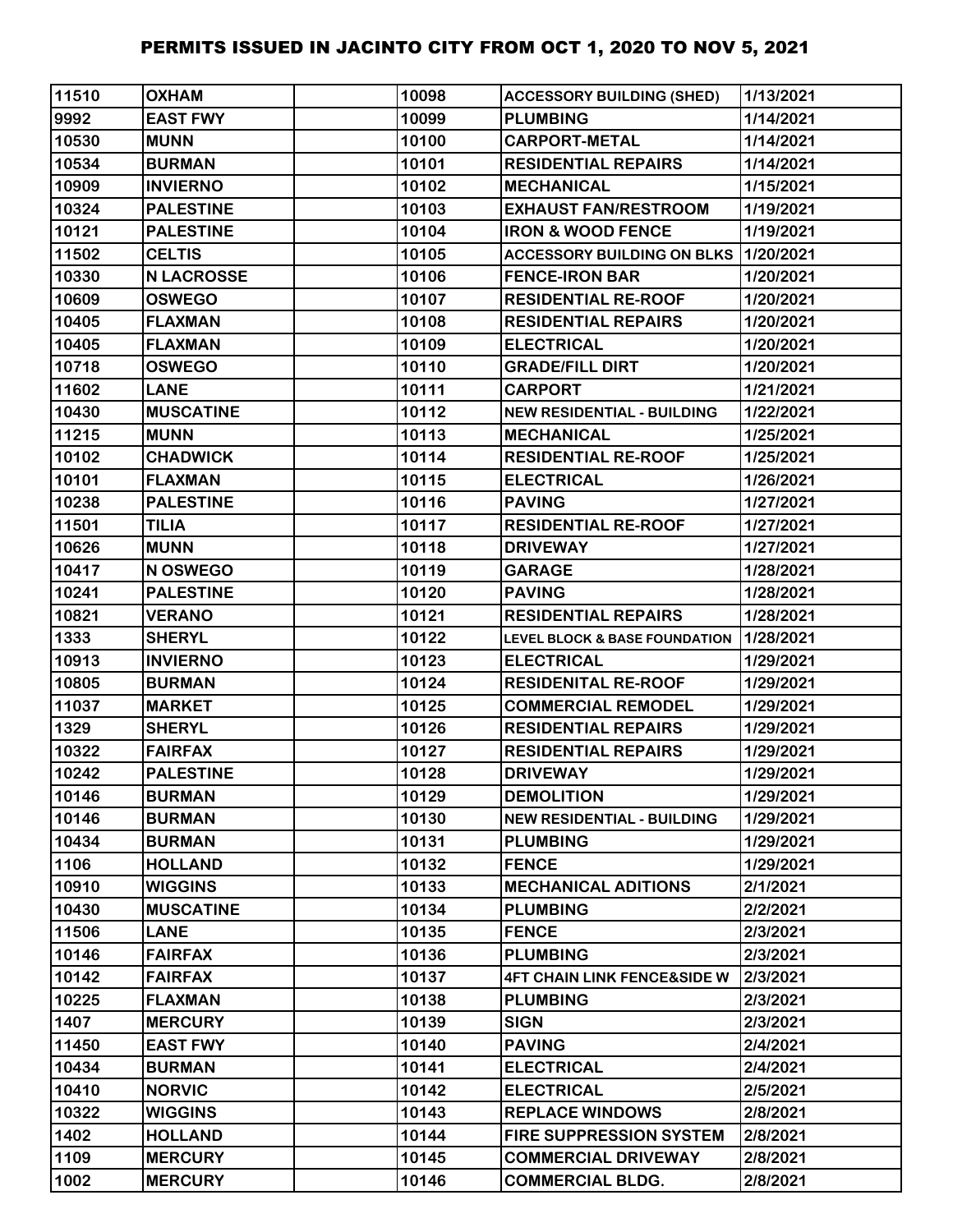| 10713 | <b>CHADWICK</b>   |     | 10147 | <b>PLUMBING</b>                     | 2/9/2021  |
|-------|-------------------|-----|-------|-------------------------------------|-----------|
| 10525 | <b>BURMAN</b>     |     | 10148 | NEW RESIDENTIAL - BUILDING 2/9/2021 |           |
| 10414 | <b>BURMAN</b>     |     | 10149 | <b>FENCE</b>                        | 2/9/2021  |
| 931   | <b>MERCURY</b>    |     | 10150 | <b>STUCCO SIDING</b>                | 2/9/2021  |
| 1710  | <b>BELIN</b>      |     | 10151 | <b>DRIVEWAY</b>                     | 2/10/2021 |
| 11102 | <b>EAST FWY</b>   | B   | 10152 | <b>ELECTRICAL</b>                   | 2/11/2021 |
| 10925 | <b>MUSCATINE</b>  |     | 10153 | SOLAR PANEL INSTALLATION 2/11/2021  |           |
| 10925 | <b>MUSCATINE</b>  |     | 10154 | <b>ELECTRICAL</b>                   | 2/11/2021 |
| 10110 | <b>NORVIC</b>     |     | 10155 | <b>RESIDENTIAL RE-ROOF</b>          | 2/11/2021 |
| 1406  | <b>HORATIO</b>    | 1/2 | 10156 | <b>ELECTRICAL</b>                   | 2/12/2021 |
| 10709 | <b>NORVIC</b>     |     | 10157 | <b>CARPORT</b>                      | 2/12/2021 |
| 10237 | <b>MARKET</b>     |     | 10158 | <b>FIRE SPRINKLER SYSTEM</b>        | 2/12/2021 |
| 1626  | <b>JENNIFER</b>   |     | 10159 | <b>CARPORT</b>                      | 2/12/2021 |
| 10634 | <b>CHADWICK</b>   |     | 10160 | STORAGE BLDG, PORCH CARPORT         | 2/19/2021 |
| 10620 | <b>OSWEGO</b>     |     | 10161 | <b>PLUMBING</b>                     | 2/19/2021 |
| 10341 | <b>S OSWEGO</b>   |     | 10162 | <b>PLUMBING</b>                     | 2/22/2021 |
| 10603 | <b>LACROSSE</b>   |     | 10163 | <b>PLUMBING</b>                     | 2/22/2021 |
| 10826 | <b>MUSCATINE</b>  |     | 10164 | <b>FENCE-WOOD</b>                   | 2/22/2021 |
| 11022 | <b>INVIERNO</b>   |     | 10165 | <b>PAVING</b>                       | 2/22/2021 |
| 10918 | <b>PALESTINE</b>  |     | 10166 | <b>PAVING</b>                       | 2/24/2021 |
| 10809 | <b>VERANO</b>     |     | 10167 | <b>ELECTRICAL</b>                   | 2/24/2021 |
| 10149 | <b>NORVIC</b>     |     | 10168 | <b>PLUMBING</b>                     | 2/24/2021 |
| 10121 | <b>FLAXMAN</b>    |     | 10169 | <b>PLUMBING</b>                     | 2/25/2021 |
| 10822 | <b>BURMAN</b>     |     | 10170 | <b>PLUMBING</b>                     | 2/25/2021 |
| 10422 | <b>S OSWEGO</b>   |     | 10171 | <b>RESIDENTIAL REPAIR</b>           | 2/25/2021 |
| 1713  | <b>CHAZEN</b>     |     | 10172 | <b>RESIDENTIAL RE-ROOF</b>          | 3/1/2021  |
| 10341 | <b>LANE</b>       |     | 10173 | <b>ELECTRICAL</b>                   | 3/1/2021  |
| 10433 | <b>CHADWICK</b>   |     | 10174 | <b>RESIDENTIAL RE-ROOF</b>          | 3/1/2021  |
| 10934 | <b>LANE</b>       |     | 10175 | <b>RESIDENTIAL REPAIR</b>           | 3/1/2021  |
| 10825 | <b>INVIERNO</b>   |     | 10176 | <b>ELECTRICAL</b>                   | 3/2/2021  |
| 10134 | <b>PALESTINE</b>  |     | 10177 | <b>RESIDENTIAL REPAIR</b>           | 3/2/2021  |
| 10110 | <b>PILLOT</b>     |     | 10178 | <b>DRIVEWAY</b>                     | 3/2/2021  |
| 10341 | <b>S OSWEGO</b>   |     | 10179 | <b>PLUMBING</b>                     | 3/2/2021  |
| 10822 | <b>BURMAN</b>     |     | 10180 | <b>HOUSE DEMOLITION</b>             | 3/2/2021  |
| 1109  | <b>SIESTA</b>     |     | 10181 | <b>ELECTRICAL</b>                   | 3/3/2021  |
| 1114  | <b>DACUS</b>      |     | 10182 | <b>PORCH &amp; RES. REPAIRS</b>     | 3/3/2021  |
| 10146 | <b>BURMAN</b>     |     | 10183 | <b>WATER &amp; SEWER DISCONNECT</b> | 3/4/2021  |
| 11602 | <b>LANE</b>       |     | 10184 | <b>DRIVEWAY AND PAVING</b>          | 3/4/2021  |
| 10222 | <b>FAIRFAX</b>    |     | 10186 | <b>PLUMBING</b>                     | 3/4/2021  |
| 11450 | <b>EAST FWY</b>   |     | 10187 | <b>ELECTRICAL</b>                   | 3/5/2021  |
| 1705  | <b>SERPENTINE</b> |     | 10188 | <b>FENCE</b>                        | 3/5/2021  |
| 931   | <b>MERCURY</b>    |     | 10189 | <b>DRIVEWAY</b>                     | 3/5/2021  |
| 10313 | <b>CHADWICK</b>   |     | 10190 | <b>DRIVEWAY</b>                     | 3/5/2021  |
| 10922 | <b>LACROSSE</b>   |     | 10191 | <b>DRIVEWAY</b>                     | 3/5/2021  |
| 11605 | <b>LANE</b>       |     | 10192 | <b>FENCE</b>                        | 3/5/2021  |
| 10925 | <b>MUSCATINE</b>  |     | 10193 | <b>ELECTRICAL</b>                   | 3/8/2021  |
| 10209 | <b>CHADWICK</b>   |     | 10194 | <b>PAVING</b>                       | 3/8/2021  |
| 10346 | <b>MUNN</b>       |     | 10195 | <b>METAL CARPORT</b>                | 3/8/2021  |
| 10614 | <b>MUSCATINE</b>  |     | 10196 | <b>DRIVEWAY</b>                     | 3/8/2021  |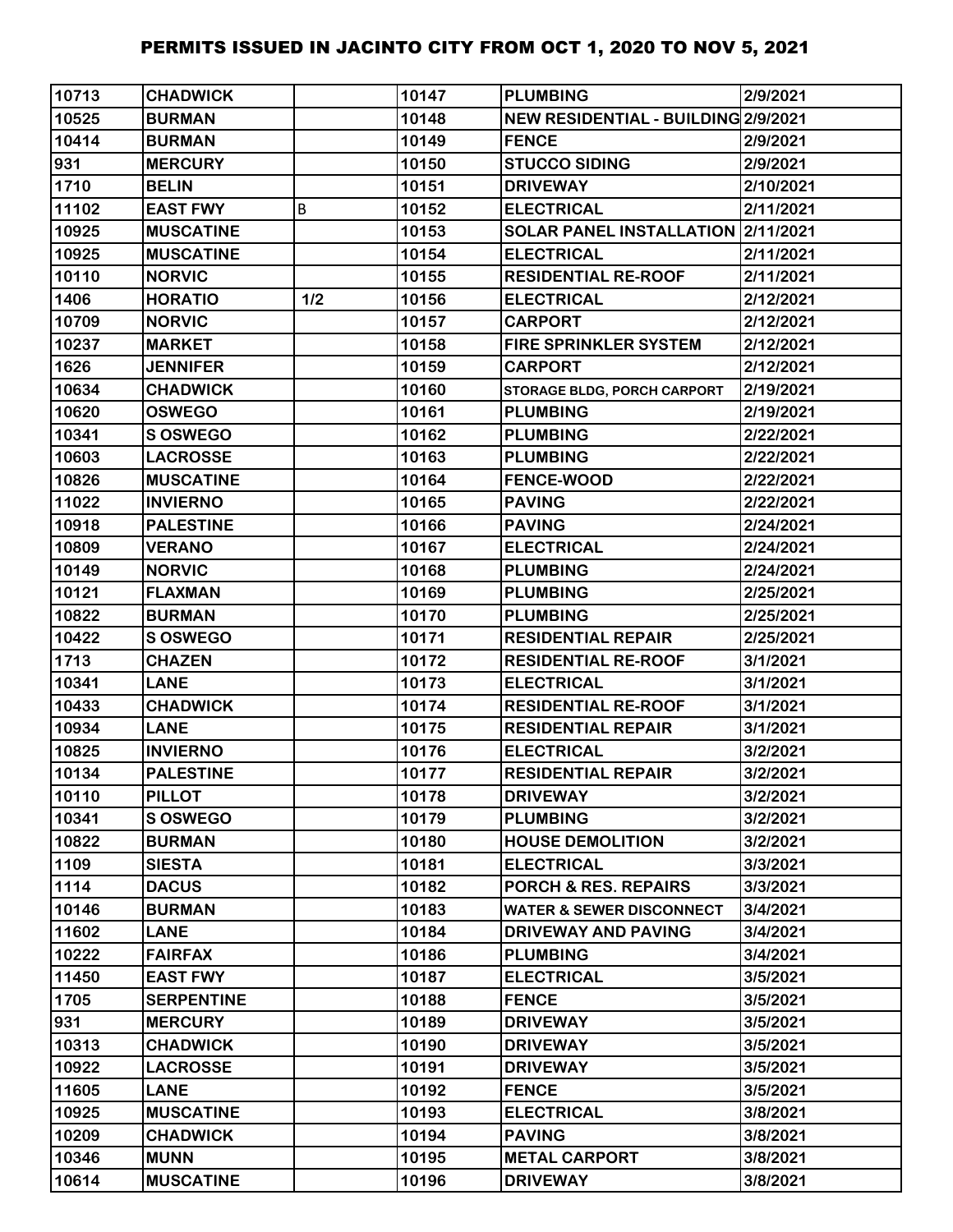| 10913 | <b>OSWEGO</b>     | 10197 | <b>PLUMBING</b>                       | 3/8/2021  |
|-------|-------------------|-------|---------------------------------------|-----------|
| 11505 | <b>OGLESBY</b>    | 10198 | <b>RESIDENTIAL ADD.</b>               | 3/10/2021 |
| 9990  | <b>EAST FWY</b>   | 10199 | <b>PLUMBING FIRE LI</b>               | 3/10/2021 |
| 9990  | <b>EAST FWY</b>   | 10200 | <b>PLUMBING</b>                       | 3/10/2021 |
| 10346 | <b>CHADWICK</b>   | 10201 | <b>FENCE</b>                          | 3/10/2021 |
| 10102 | <b>BURMAN</b>     | 10202 | <b>PLUMBING</b>                       | 3/11/2021 |
| 10134 | <b>BURMAN</b>     | 10203 | <b>DRIVEWAY</b>                       | 3/11/2021 |
| 1506  | <b>CHESTON</b>    | 10204 | <b>NEW RESIDENTIAL</b>                | 3/11/2021 |
| 10906 | <b>FLAXMAN</b>    | 10205 | <b>REPLACE SIDING &amp;</b>           | 3/12/2021 |
| 10620 | <b>OSWEGO</b>     | 10206 | <b>RES. REP.-DAMAGE</b>               | 3/12/2021 |
| 11519 | <b>MARKET ST</b>  | 10207 | <b>6' FENCE</b>                       | 3/12/2021 |
| 10614 | <b>MUSCATINE</b>  | 10208 | DRIVEWAY AND SIDEWALK                 | 3/12/2021 |
| 10137 | <b>CHADWICK</b>   | 10209 | <b>PAVING</b>                         | 3/12/2021 |
| 10410 | <b>N LACROSSE</b> | 10210 | <b>RESIDENTIAL REPAIRS-SIDING</b>     | 3/15/2021 |
| 10245 | <b>FLAXMAN</b>    | 10211 | ACCESSORY BUILDING-SHED ON 3/15/2021  |           |
| 10910 | <b>FLAXMAN</b>    | 10212 | REPLACE SIDING AND WINDOWS 3/16/2021  |           |
| 10417 | S OSWEGO          | 10213 | <b>CARPORT</b>                        | 3/16/2021 |
| 10626 | <b>CHADWICK</b>   | 10214 | <b>RESIDENTIAL REPAIRS</b>            | 3/16/2021 |
| 931   | <b>MERCURY</b>    | 10215 | <b>COMMERCIAL DRIVEWAY ON DACU</b>    | 3/16/2021 |
| 10620 | <b>OSWEGO</b>     | 10216 | <b>PLUMBING</b>                       | 3/16/2021 |
| 10925 | <b>WIGGINS</b>    | 10217 | <b>PLUMBING</b>                       | 3/17/2021 |
| 10338 | <b>MUNN</b>       | 10218 | <b>DRIVEWAY</b>                       | 3/17/2021 |
| 10602 | <b>FAIRFAX</b>    | 10219 | <b>RESD REPAIRS-SIDING&amp; WINDO</b> | 3/17/2021 |
| 10413 | <b>CHADWICK</b>   | 10220 | <b>REROOF OF GARAGE</b>               | 3/18/2021 |
| 11519 | <b>MARKET ST</b>  | 10221 | <b>MECHANICAL</b>                     | 3/19/2021 |
| 10118 | <b>CHADWICK</b>   | 10222 | <b>FENCE</b>                          | 3/19/2021 |
| 10426 | <b>PALESTINE</b>  | 10223 | <b>RESIDENTIAL REPAIRS</b>            | 3/19/2021 |
| 1533  | <b>JENNIFER</b>   | 10224 | <b>RESIDENTIAL REPAIRS</b>            | 3/19/2021 |
| 1618  | <b>JENNIFER</b>   | 10225 | <b>RESIDENTIAL REPAIRS</b>            | 3/22/2021 |
| 10341 | <b>S OSWEGO</b>   | 10226 | <b>ELECTRICAL</b>                     | 3/22/2021 |
| 1521  | <b>SERPENTINE</b> | 10227 | <b>PLUMBING</b>                       | 3/22/2021 |
| 11510 | <b>OXHAM</b>      | 10228 | <b>ELECTRICAL</b>                     | 3/22/2021 |
| 10509 | <b>LANE</b>       | 10229 | <b>FENCE-METAL</b>                    | 3/23/2021 |
| 11026 | <b>MUSCATINE</b>  | 10230 | <b>RESIDENTIAL REPAIRS</b>            | 3/23/2021 |
| 10626 | <b>GARBER</b>     | 10231 | <b>DRIVEWAY</b>                       | 3/24/2021 |
| 10934 | <b>OSWEGO</b>     | 10232 | <b>PAVING</b>                         | 3/24/2021 |
| 1613  | <b>CASPERSON</b>  | 10233 | <b>RESIDENTIAL REPAIRS-WINDOWS</b>    | 3/25/2021 |
| 10121 | <b>CHADWICK</b>   | 10234 | <b>RESIDENTIAL REPAIRS-WINDOWS</b>    | 3/25/2021 |
| 10229 | <b>NORVIC</b>     | 10235 | <b>PLUMBING</b>                       | 3/25/2021 |
| 10205 | <b>CHADWICK</b>   | 10236 | <b>ELECTRICAL</b>                     | 3/26/2021 |
| 10146 | <b>BURMAN</b>     | 10237 | <b>PLUMBING</b>                       | 3/29/2021 |
| 11026 | <b>LACROSSE</b>   | 10238 | <b>RESIDENTIAL RE-ROOF</b>            | 3/29/2021 |
| 11602 | <b>OXHAM</b>      | 10239 | <b>PAVING</b>                         | 3/29/2021 |
| 1709  | <b>CASPERSON</b>  | 10240 | <b>ACCESSORY BUILDING-SHED</b>        | 3/30/2021 |
| 1709  | <b>CASPERSON</b>  | 10241 | <b>MECHANICAL</b>                     | 3/30/2021 |
| 11505 | <b>OXHAM</b>      | 10242 | <b>CARPORT</b>                        | 3/30/2021 |
| 10122 | <b>PALESTINE</b>  | 10243 | <b>RESIDENTIAL RE-ROOF</b>            | 3/30/2021 |
| 1109  | <b>MERCURY</b>    | 10244 | <b>FENCE</b>                          | 3/30/2021 |
| 10238 | <b>NORVIC</b>     | 10245 | <b>REPLACE SIDING</b>                 | 3/31/2021 |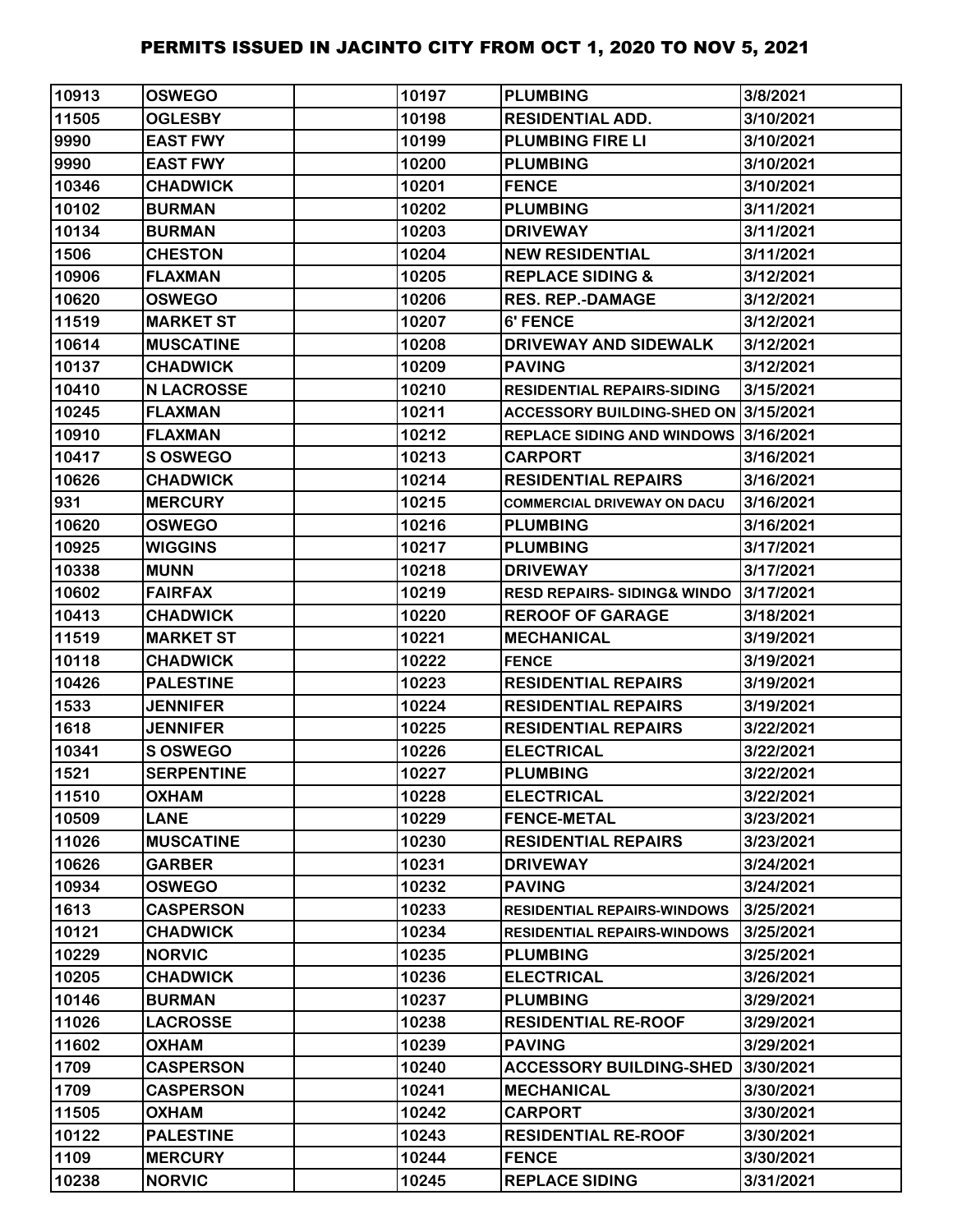| 10706 | <b>LANE</b>      |                   | 10246 | <b>DRIVEWAY</b>                          | 4/1/2021  |
|-------|------------------|-------------------|-------|------------------------------------------|-----------|
| 10617 | <b>MUSCATINE</b> |                   | 10247 | <b>BLOCK AND BASE LEVEL</b>              | 4/1/2021  |
| 1713  | <b>CASPERSON</b> |                   | 10248 | <b>DRIVEWAY</b>                          | 4/1/2021  |
| 10310 | <b>WIGGINS</b>   |                   | 10249 | <b>PAVING</b>                            | 4/1/2021  |
| 11519 | <b>MARKET ST</b> |                   | 10250 | <b>PLUMBING</b>                          | 4/5/2021  |
| 11001 | <b>MUSCATINE</b> |                   | 10251 | <b>ELECTRICAL</b>                        | 4/5/2021  |
| 11005 | <b>MUSCATINE</b> |                   | 10252 | <b>ELECTRICAL</b>                        | 4/5/2021  |
| 1610  | <b>CASPERSON</b> |                   | 10253 | <b>DRIVEWAY</b>                          | 4/5/2021  |
| 10602 | <b>WIGGINS</b>   |                   | 10254 | <b>FENCE AND REPLACE SIDING 4/6/2021</b> |           |
| 1702  | <b>CHESTON</b>   |                   | 10255 | <b>REROOF</b>                            | 4/6/2021  |
| 10505 | <b>CHADWICK</b>  |                   | 10256 | <b>DRIVEWAY</b>                          | 4/6/2021  |
| 10314 | <b>EAST FWY</b>  |                   | 10257 | <b>ELECTRICAL</b>                        | 4/6/2021  |
| 11510 | <b>FLAXMAN</b>   |                   | 10258 | <b>PLUMBING</b>                          | 4/6/2021  |
| 10802 | <b>MUSCATINE</b> |                   | 10259 | <b>DRIVEWAY</b>                          | 4/7/2021  |
| 10241 | <b>PALESTINE</b> |                   | 10260 | <b>RESIDENTIAL REPAIRS</b>               | 4/7/2021  |
| 10121 | <b>CHADWICK</b>  |                   | 10261 | <b>RES-REMODEL</b>                       | 4/8/2021  |
| 1626  | <b>JENNIFER</b>  |                   | 10263 | <b>ELECTRICAL</b>                        | 4/8/2021  |
| 10521 | <b>NORVIC</b>    |                   | 10264 | <b>FOUNDATION LEVEL</b>                  | 4/9/2021  |
| 10117 | <b>RUMAR</b>     |                   | 10265 | <b>ACCESSORY BLDG</b>                    | 4/9/2021  |
| 10930 | <b>BURMAN</b>    |                   | 10266 | <b>FENCE</b>                             | 4/9/2021  |
| 10510 | <b>WIGGINS</b>   |                   | 10267 | <b>RESIDENTIAL REPAIRS</b>               | 4/9/2021  |
| 10425 | <b>WIGGINS</b>   |                   | 10268 | <b>FENCE</b>                             | 4/9/2021  |
| 1709  | <b>CASPERSON</b> |                   | 10269 | <b>ELECTRICAL</b>                        | 4/12/2021 |
| 10606 | <b>WIGGINS</b>   |                   | 10270 | <b>DRIVEWAY</b>                          | 4/12/2021 |
| 1702  | <b>JENNIFER</b>  |                   | 10271 | <b>PLUMBING</b>                          | 4/12/2021 |
| 10405 | <b>MUSCATINE</b> |                   | 10272 | <b>WOOD FENCE</b>                        | 4/12/2021 |
| 10629 | <b>FLAXMAN</b>   |                   | 10273 | <b>SHED REPAIRS</b>                      | 4/12/2021 |
| 10205 | <b>PILLOT</b>    |                   | 10274 | <b>CHAINLINK &amp; WOOD FENCE</b>        | 4/12/2021 |
| 10138 | <b>PILLOT</b>    |                   | 10275 | <b>DRIVEWAY</b>                          | 4/13/2021 |
| 10425 | <b>BURMAN</b>    |                   | 10276 | <b>DRIVEWAY</b>                          | 4/13/2021 |
| 1606  | <b>JENNIFER</b>  |                   | 10277 | <b>REROOF</b>                            | 4/13/2021 |
| 10511 | <b>LACROSSE</b>  |                   | 10278 | <b>COMM. REMODEL</b>                     | 4/14/2021 |
| 10511 | <b>LACROSSE</b>  | TB1685-33/3410279 |       | <b>COMM. REMODEL</b>                     | 4/14/2021 |
| 10511 | <b>LACROSSE</b>  | TB1685-33/3410280 |       | <b>COMM. REMODEL</b>                     | 4/14/2021 |
| 10511 | <b>LACROSSE</b>  | TB272-31/32 10281 |       | <b>COMM. REMODEL</b>                     | 4/14/2021 |
| 10511 | <b>LACROSSE</b>  | TB272-31/32 10282 |       | <b>COMM. REMODEL</b>                     | 4/14/2021 |
| 10511 | <b>LACROSSE</b>  | TB243-29/30 10283 |       | <b>COMM. REMODEL</b>                     | 4/14/2021 |
| 10511 | <b>LACROSSE</b>  | TB243-29/30 10284 |       | <b>COMM. REMODEL</b>                     | 4/14/2021 |
| 10511 | <b>LACROSSE</b>  |                   | 10285 | <b>COMM. REMODEL</b>                     | 4/14/2021 |
| 10511 | <b>LACROSSE</b>  | 27/28             | 10286 | <b>COMM. REMODEL</b>                     | 4/14/2021 |
| 10511 | <b>LACROSSE</b>  | TB900-26          | 10287 | <b>COMM. REMODEL</b>                     | 4/14/2021 |
| 10511 | <b>LACROSSE</b>  | TB900-26          | 10288 | <b>COMM. REMODEL</b>                     | 4/14/2021 |
| 10511 | <b>LACROSSE</b>  | TB2457-39/4010289 |       | <b>COMM. REMODEL</b>                     | 4/14/2021 |
| 10918 | <b>VERANO</b>    |                   | 10290 | <b>REROOF</b>                            | 4/15/2021 |
| 10905 | <b>VERANO</b>    |                   | 10291 | <b>METAL CARPORT</b>                     | 4/15/2021 |
| 11515 | <b>MARKET</b>    |                   | 10292 | <b>MECHANICAL</b>                        | 4/15/2021 |
| 1610  | <b>BURMAN</b>    |                   | 10293 | <b>RES.REPAIRS</b>                       | 4/15/2021 |
| 1317  | <b>BELIN</b>     |                   | 10294 | <b>INGROUND POOL</b>                     | 4/16/2021 |
| 10201 | <b>FLAXMAN</b>   |                   | 10295 | <b>WOOD-FENCE</b>                        | 4/16/2021 |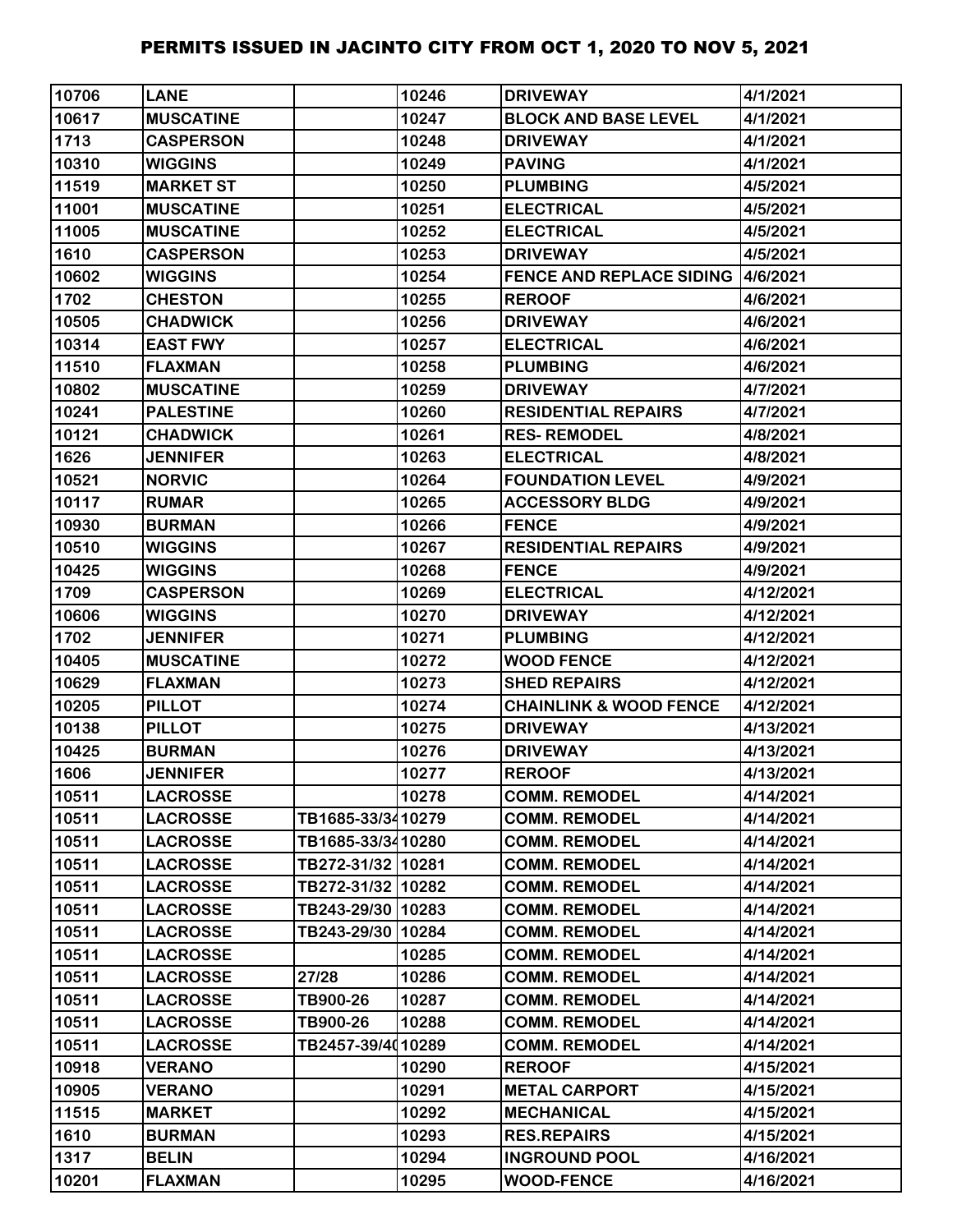| 10714 | <b>PILLOT</b>    | 10296 | <b>WOOD FENCE</b>                   | 4/16/2021 |
|-------|------------------|-------|-------------------------------------|-----------|
| 10118 | <b>WIGGINS</b>   | 10297 | <b>RES.REPAIRS</b>                  | 4/19/2021 |
| 10213 | <b>NORVIC</b>    | 10298 | <b>PLUMBING</b>                     | 4/19/2021 |
| 1335  | <b>HORATIO</b>   | 10299 | <b>DEMO.SHED</b>                    | 4/19/2021 |
| 1734  | <b>BELIN</b>     | 10300 | <b>DRIVEWAY</b>                     | 4/20/2021 |
| 1717  | <b>JENNIFER</b>  | 10302 | PATIO, ROOF DECK STRUCTUH4/20/2021  |           |
| 1506  | <b>CHESTON</b>   | 10303 | <b>PLUMBING</b>                     | 4/21/2021 |
| 10146 | <b>BURMAN</b>    | 10304 | <b>MECHANICAL</b>                   | 4/21/2021 |
| 10202 | <b>PALESTINE</b> | 10305 | <b>FENCE</b>                        | 4/21/2021 |
| 10330 | <b>MUNN</b>      | 10306 | <b>RESIDENTIAL RE-ROOF</b>          | 4/21/2021 |
| 10409 | <b>BURMAN</b>    | 10307 | <b>PLUMBING</b>                     | 4/22/2021 |
| 11502 | <b>CELTIS</b>    | 10308 | <b>DRIVEWAY</b>                     | 4/23/2021 |
| 1526  | <b>BELIN</b>     | 10309 | <b>DRIVEWAY</b>                     | 4/23/2021 |
| 10146 | <b>BURMAN</b>    | 10310 | <b>ELECTRICAL</b>                   | 4/23/2021 |
| 1702  | <b>JENNIFER</b>  | 10311 | <b>MECHANICAL</b>                   | 4/23/2021 |
| 10441 | N OSWEGO         | 10312 | <b>REPLACE SIDING &amp; TRIM</b>    | 4/23/2021 |
| 11020 | <b>BURMAN</b>    | 10313 | <b>PLUMBING</b>                     | 4/27/2021 |
| 10122 | <b>BURMAN</b>    | 10315 | <b>RESIDENTIAL RE-ROOF</b>          | 4/27/2021 |
| 921   | <b>AKRON</b>     | 10316 | <b>RIGHT OF WAY</b>                 | 4/27/2021 |
| 11519 | <b>MARKET ST</b> | 10317 | <b>RIGHT OF WAY</b>                 | 4/27/2021 |
| 10401 | <b>MUNN</b>      | 10318 | <b>RESIDENTIAL RE-ROOF</b>          | 4/27/2021 |
| 11519 | <b>MARKET ST</b> | 10319 | <b>PLUMBING</b>                     | 4/29/2021 |
| 10409 | <b>BURMAN</b>    | 10320 | <b>DEMOLITION</b>                   | 4/29/2021 |
| 931   | <b>MERCURY</b>   | 10321 | <b>COMMERCIAL REMODEL</b>           | 5/3/2021  |
| 11602 | <b>SEAGRAM</b>   | 10322 | RES.REP.(ROOF & B.PORCH FI5/3/2021  |           |
| 11505 | <b>OXHAM</b>     | 10323 | <b>DRIVEWAY, PAVING &amp; GATE</b>  | 5/3/2021  |
| 10237 | <b>MARKET</b>    | 10324 | <b>PLUMBING</b>                     | 5/4/2021  |
| 1625  | <b>JENNIFER</b>  | 10325 | <b>PLUMBING</b>                     | 5/4/2021  |
| 1506  | <b>CHESTON</b>   | 10326 | <b>MECHANICAL</b>                   | 5/4/2021  |
| 10529 | <b>LACROSSE</b>  | 10327 | <b>ELECTRICAL</b>                   | 5/4/2021  |
| 1434  | <b>HORATIO</b>   | 10328 | <b>PLUMBING</b>                     | 5/4/2021  |
| 10425 | <b>CHADWICK</b>  | 10329 | <b>DRIVEWAY</b>                     | 5/4/2021  |
| 10606 | <b>WIGGINS</b>   | 10330 | <b>FENCE</b>                        | 5/4/2021  |
| 10938 | <b>LACROSSE</b>  | 10331 | <b>RESIDENTIAL - REMODEL</b>        | 5/5/2021  |
| 10638 | <b>FAIRFAX</b>   | 10332 | <b>FENCE-WOOD</b>                   | 5/5/2021  |
| 10702 | <b>NORVIC</b>    | 10333 | <b>REROOF</b>                       | 5/6/2021  |
| 10201 | <b>PALESTINE</b> | 10334 | <b>RESIDENTIAL REPAIRS</b>          | 5/6/2021  |
| 10706 | <b>FLAXMAN</b>   | 10335 | <b>PAVING</b>                       | 5/6/2021  |
| 11030 | <b>VERANO</b>    | 10336 | <b>RESIDENTIAL RE-ROOF</b>          | 5/6/2021  |
| 10505 | <b>PALESTINE</b> | 10337 | <b>FENCE &amp; GATE</b>             | 5/6/2021  |
| 10319 | <b>PALESTINE</b> | 10338 | COM REMODEL-REROOF & PAINT 5/7/2021 |           |
| 1426  | <b>HORATIO</b>   | 10339 | <b>DEMOLITION-SHED</b>              | 5/7/2021  |
| 10534 | <b>PALESTINE</b> | 10340 | <b>FENCE-GATE</b>                   | 5/7/2021  |
| 10610 | <b>BURMAN</b>    | 10341 | <b>RES. ADDITION(BEDROOM-ON SL</b>  | 5/11/2021 |
| 1506  | <b>CHESTON</b>   | 10342 | <b>ELECTRICAL</b>                   | 5/11/2021 |
| 11505 | <b>OGLESBY</b>   | 10343 | <b>ELECTRICAL</b>                   | 5/11/2021 |
| 10714 | <b>GARBER LN</b> | 10344 | <b>NEW WINDOWS</b>                  | 5/12/2021 |
| 10102 | <b>FAIRFAX</b>   | 10345 | <b>ACCESSORY BUILDING</b>           | 5/12/2021 |
| 10434 | <b>PILLOT</b>    | 10346 | <b>ELECTRICAL</b>                   | 5/13/2021 |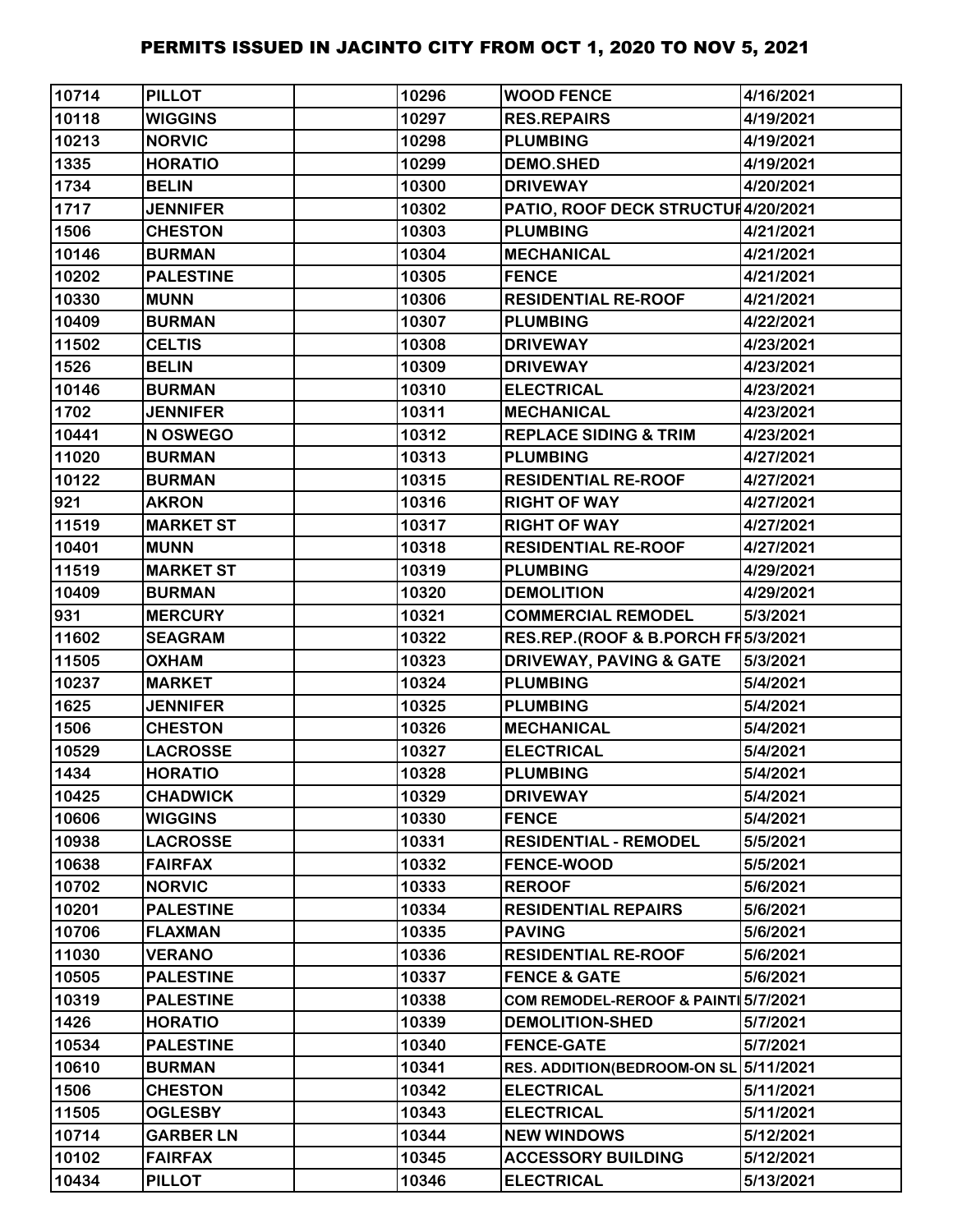| 10918           | <b>FLAXMAN</b>    | 10347 | <b>4FT TALL PICKET FENCE</b>             | 5/13/2021 |
|-----------------|-------------------|-------|------------------------------------------|-----------|
| 10345           | <b>N LACROSSE</b> | 10348 | <b>RESIDENTIAL RE-ROOF</b>               | 5/13/2021 |
| 10237           | <b>MARKET</b>     | 10349 | <b>MECHANICAL</b>                        | 5/14/2021 |
| 1702            | <b>JENNIFER</b>   | 10350 | <b>DRIVEWAY</b>                          | 5/14/2021 |
| 11518           | <b>CELTIS</b>     | 10351 | <b>PLUMBING</b>                          | 5/14/2021 |
| 10209           | <b>RUMAR</b>      | 10352 | <b>GAZEBO</b>                            | 5/14/2021 |
| 11009           | <b>WIGGINS</b>    | 10353 | <b>PLUMBING</b>                          | 5/17/2021 |
| 10433           | <b>LANE</b>       | 10354 | <b>LEVEL BLOCK &amp; BASE FOUNDATION</b> | 5/17/2021 |
| 10501           | <b>WIGGINS</b>    | 10355 | <b>RESIDENTIAL RE-ROOF</b>               | 5/17/2021 |
| 10824           | <b>INVIERNO</b>   | 10356 | <b>LEVEL BLK &amp; BASE AND ADDITION</b> | 5/17/2021 |
| 10510           | <b>CHADWICK</b>   | 10357 | <b>DRIVEWAY</b>                          | 5/18/2021 |
| 10345           | <b>LANE</b>       | 10358 | <b>RESIDENTIAL ADDITION</b>              | 5/18/2021 |
| 10533           | <b>BURMAN</b>     | 10359 | <b>FENCE &amp; RESIDENTIAL REPAIRS</b>   | 5/18/2021 |
| 11013           | <b>VERANO</b>     | 10360 | <b>LEVEL BLK &amp; BASE AND RE-ROOF</b>  | 5/18/2021 |
| 10909           | <b>OSWEGO</b>     | 10361 | <b>RESIDENTIAL REPAIRS</b>               | 5/18/2021 |
| 1705            | <b>SERPENTINE</b> | 10362 | <b>GENERATOR</b>                         | 5/19/2021 |
| 1705            | <b>SERPENTINE</b> | 10363 | <b>ELECTRICAL</b>                        | 5/19/2021 |
| 1705            | <b>SERPENTINE</b> | 10364 | <b>PLUMBING</b>                          | 5/19/2021 |
| 10225           | <b>MUNN</b>       | 10365 | <b>WOOD FENCE</b>                        | 5/20/2021 |
| 10517           | <b>CHADWICK</b>   | 10366 | <b>RESIDENTIAL RE-ROOF</b>               | 5/19/2021 |
| 1317            | <b>BELIN</b>      | 10367 | <b>PLUMBING</b>                          | 5/20/2021 |
| 11513           | <b>SEAGRAM</b>    | 10368 | <b>ACCESORY BUILDING</b>                 | 5/21/2021 |
| 10337           | <b>PILLOT</b>     | 10369 | <b>PAVING</b>                            | 5/21/2021 |
| 1627            | <b>CHAZEN</b>     | 10370 | <b>RESIDENTIAL RE-ROOF</b>               | 5/21/2021 |
| 10510           | <b>FLAXMAN</b>    | 10371 | <b>FENCE</b>                             | 5/21/2021 |
| 10909           | <b>INVIERNO</b>   | 10372 | <b>RESIDENTIAL RE-ROOF</b>               | 6/4/2021  |
| 10727           | <b>MUNN</b>       | 10373 | <b>DRIVEWAY</b>                          | 5/25/2021 |
| 10402           | <b>FLAXMAN</b>    | 10374 | <b>RES.REP (WINDOWS)</b>                 | 5/26/2021 |
| SC <sub>2</sub> | <b>BURMAN</b>     | 10375 | <b>ELECTRICAL</b>                        | 5/26/2021 |
| 10117           | <b>LANE</b>       | 10376 | <b>RES.REM.(SOLAR PANELS)</b>            | 5/26/2021 |
| 10117           | <b>LANE</b>       | 10377 | <b>ELECTRICAL</b>                        | 5/26/2021 |
| 10425           | <b>PILLOT</b>     | 10378 | <b>REROOF</b>                            | 5/26/2021 |
| 10346           | <b>MUNN</b>       | 10379 | <b>REROOF</b>                            | 5/26/2021 |
| 1022            | <b>AKRON</b>      | 10380 | <b>REROOF</b>                            | 5/26/2021 |
| 10922           | <b>LACROSSE</b>   | 10381 | <b>DRIVEWAY</b>                          | 5/27/2021 |
| 10713           | <b>FAIRFAX</b>    | 10382 | <b>ELECTRICAL</b>                        | 5/28/2021 |
| 1406            | <b>BELIN</b>      | 10383 | <b>GENERATOR</b>                         | 5/28/2021 |
| 1406            | <b>BELIN</b>      | 10384 | <b>ELECTRICAL</b>                        | 5/28/2021 |
| 1506            | <b>CHESTON</b>    | 10385 | <b>DRIVEWAY</b>                          | 5/28/2021 |
| 1701            | <b>CHAZEN</b>     | 10386 | PAVING(WALKWAY&PATIO)                    | 5/28/2021 |
| 10429           | <b>LANE</b>       | 10387 | <b>PLUMBING</b>                          | 5/28/2021 |
| 10702           | <b>BURMAN</b>     | 10388 | <b>REPLACE SIDING</b>                    | 6/1/2021  |
| 10502           | <b>PILLOT</b>     | 10389 | <b>DRIVEWAY</b>                          | 6/1/2021  |
| 1006            | <b>DACUS</b>      | 10390 | <b>PLUMBING</b>                          | 6/1/2021  |
| 10638           | <b>FAIRFAX</b>    | 10391 | <b>PAVING</b>                            | 6/1/2021  |
| 11419           | <b>MUNN</b>       | 10392 | <b>PLUMBING</b>                          | 6/2/2021  |
| 11030           | <b>VERANO</b>     | 10393 | <b>PATIO</b>                             | 6/2/2021  |
| 11037           | <b>MARKET</b>     | 10394 | <b>ELECTRICAL</b>                        | 6/3/2021  |
| 11618           | <b>SEAGRAM</b>    | 10395 | <b>DRIVEWAY</b>                          | 6/3/2021  |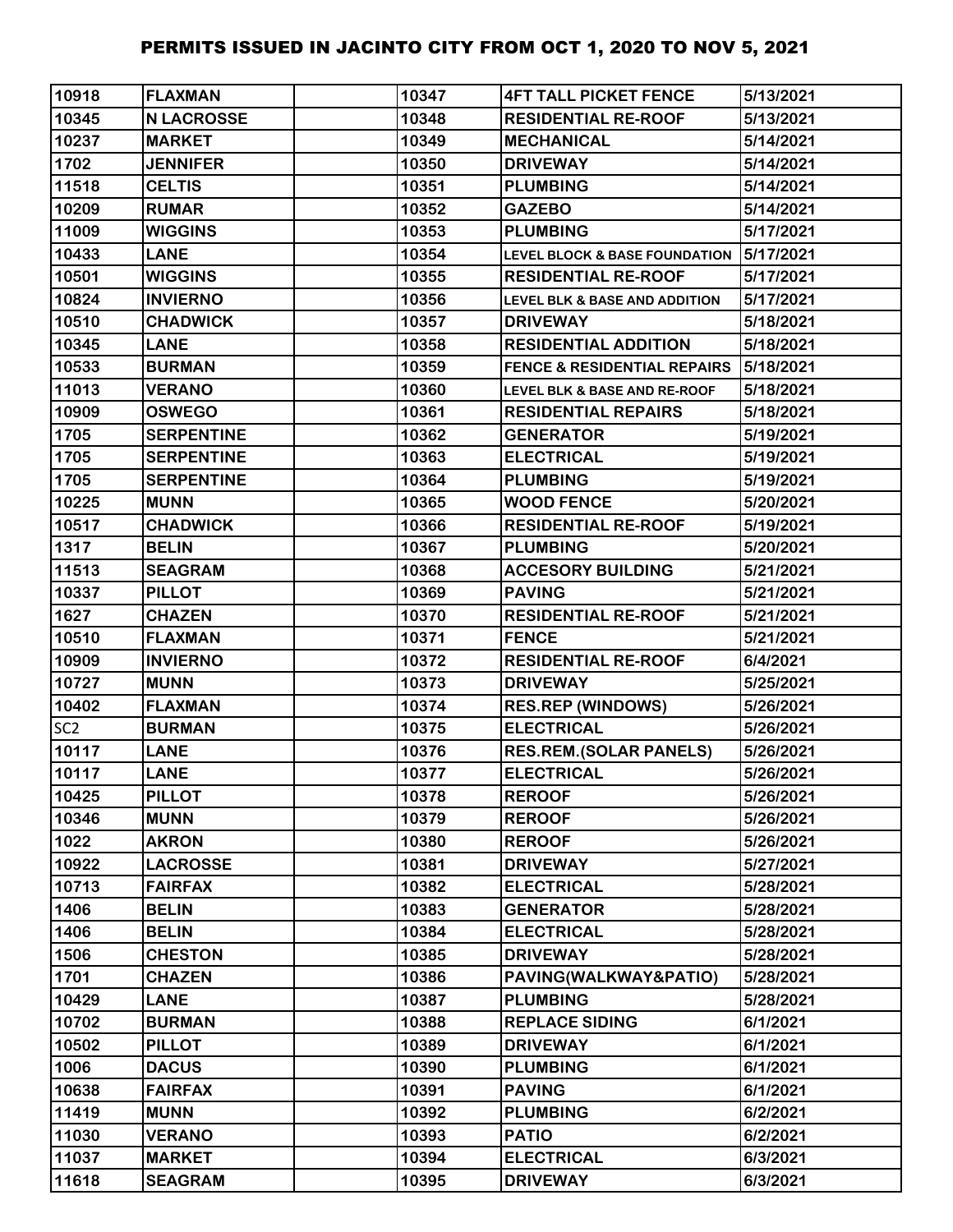| 11110 | <b>MUSCATINE</b>  |     | 10396 | <b>RESIDENTIAL REPAIRS</b>               | 6/3/2021  |
|-------|-------------------|-----|-------|------------------------------------------|-----------|
| 10533 | <b>WIGGINS</b>    |     | 10397 | <b>ELECTRICAL</b>                        | 6/4/2021  |
| 10533 | <b>WIGGINS</b>    |     | 10398 | <b>SOLAR PANEL INSTALLATION 6/4/2021</b> |           |
| 10426 | <b>PALESTINE</b>  |     | 10399 | <b>GRADE/FILL DIRT</b>                   | 6/4/2021  |
| 10213 | <b>BURMAN</b>     |     | 10400 | <b>ELECTRICAL</b>                        | 6/7/2021  |
| 11510 | <b>OXHAM</b>      |     | 10401 | <b>MECHANICAL</b>                        | 6/7/2021  |
| 1501  | <b>MERCURY</b>    |     | 10402 | <b>ELECTRICAL</b>                        | 6/7/2021  |
| 1006  | <b>DACUS</b>      |     | 10403 | <b>DEMOLITION-HOUSE</b>                  | 6/8/2021  |
| 931   | <b>MERCURY</b>    | B   | 10404 | <b>ELECTRICAL</b>                        | 6/9/2021  |
| 931   | <b>MERCURY</b>    | А   | 10405 | ELECTRICAL #4124                         | 6/9/2021  |
| 10434 | <b>BURMAN</b>     |     | 10406 | <b>MECHANICAL</b>                        | 6/9/2021  |
| 10237 | <b>MARKET</b>     |     | 10407 | <b>PLUMBING 4" FIRE LINE</b>             | 6/9/2021  |
| 10309 | <b>PILLOT</b>     |     | 10408 | <b>PLUMBING</b>                          | 6/9/2021  |
| 10121 | <b>CHADWICK</b>   |     | 10409 | <b>ELECTRICAL</b>                        | 6/9/2021  |
| 10245 | <b>MUNN</b>       |     | 10410 | <b>DRIVEWAY</b>                          | 6/9/2021  |
| 1729  | <b>JENNIFER</b>   |     | 10411 | <b>REROOF AND REPAIR FENCE</b>           | 6/10/2021 |
| 10804 | <b>MUNN</b>       |     | 10412 | <b>ELECTRICAL</b>                        | 6/10/2021 |
| 1704  | <b>HOLLAND#1</b>  |     | 10413 | <b>GAS TEST</b>                          | 6/10/2021 |
| 10402 | <b>SLACROSSE</b>  |     | 10414 | <b>REROOF</b>                            | 6/10/2021 |
| 10329 | <b>NORVIC</b>     |     | 10415 | <b>PLUMBING</b>                          | 6/10/2021 |
| 10117 | <b>LANE</b>       |     | 10416 | <b>DRIVEWAY</b>                          | 6/10/2021 |
| 10334 | <b>N LACROSSE</b> |     | 10417 | <b>RESIDENTIAL REPAIRS</b>               | 6/10/2021 |
| 11211 | <b>MUNN</b>       |     | 10418 | PAVING CRUSHED ASPHALT                   | 6/11/2021 |
| 10222 | <b>WIGGINS</b>    |     | 10419 | <b>RESIDENTIAL RE-ROOF</b>               | 6/14/2021 |
| 1522  | <b>CHESTON</b>    |     | 10420 | <b>RESIDENTIAL RE-ROOF</b>               | 6/14/2021 |
| 1501  | <b>SERPENTINE</b> |     | 10421 | <b>RESIDENTIAL RE-ROOF</b>               | 6/15/2021 |
| 10301 | <b>FAIRFAX</b>    |     | 10422 | <b>RESIDENTIAL RE-ROOF</b>               | 6/15/2021 |
| 1406  | <b>BELIN</b>      |     | 10423 | <b>PLUMBING</b>                          | 6/16/2021 |
| 10511 | <b>LACROSSE</b>   | 239 | 10424 | <b>ELECTRICAL</b>                        | 6/16/2021 |
| 10511 | <b>LACROSSE</b>   | 240 | 10425 | <b>ELECTRICAL</b>                        | 6/16/2021 |
| 10511 | <b>LACROSSE</b>   | 228 | 10426 | <b>ELECTRICAL</b>                        | 6/16/2021 |
| 10511 | <b>LACROSSE</b>   |     | 10427 | <b>ELECTRICAL</b>                        | 6/16/2021 |
| 11121 | <b>MARKET D</b>   |     | 10428 | <b>COMMERCIAL RE-ROOF</b>                | 6/16/2021 |
| 10337 | <b>BURMAN</b>     |     | 10429 | <b>FENCE</b>                             | 6/16/2021 |
| 10201 | <b>PALESTINE</b>  |     | 10430 | <b>ELECTRICAL</b>                        | 6/17/2021 |
| 10611 | <b>PALESTINE</b>  |     | 10431 | PARTIAL DEMOLITION BACK BLD 6/17/2021    |           |
| 10326 | <b>PALESTINE</b>  | В   | 10432 | <b>ELECTRICAL</b>                        | 6/17/2021 |
| 10209 | <b>RUMAR</b>      |     | 10433 | <b>WOOD SHED</b>                         | 6/18/2021 |
| 10102 | <b>NORVIC</b>     |     | 10434 | <b>RES.RE-ROOF</b>                       | 6/21/2021 |
| 10206 | <b>FLAXMAN</b>    |     | 10435 | <b>WOOD FENCE</b>                        | 6/21/2021 |
| 1611  | <b>JENNIFER</b>   |     | 10436 | <b>FENCE</b>                             | 6/21/2021 |
| 1418  | <b>JENNIFER</b>   |     | 10437 | <b>PLB</b>                               | 6/23/2021 |
| 10309 | <b>PILLOT</b>     |     | 10438 | <b>ELEC</b>                              | 6/23/2021 |
| 10610 | <b>BURMAN</b>     |     | 10439 | <b>PLB</b>                               | 6/24/2021 |
| 10613 | <b>FAIRFAX</b>    |     | 10440 | <b>LEVEL-BLK &amp; BASE</b>              | 6/25/2021 |
| 1418  | <b>HORATIO</b>    |     | 10441 | DRIVEWAY & METAL CARPORT 6/25/2021       |           |
| 10606 | <b>PILLOT</b>     |     | 10443 | <b>PAVING</b>                            | 6/25/2021 |
| 10630 | <b>FLAXMAN</b>    |     | 10444 | <b>PLB</b>                               | 6/25/2021 |
| 1113  | <b>SIESTA</b>     |     | 10445 | <b>PLB</b>                               | 6/25/2021 |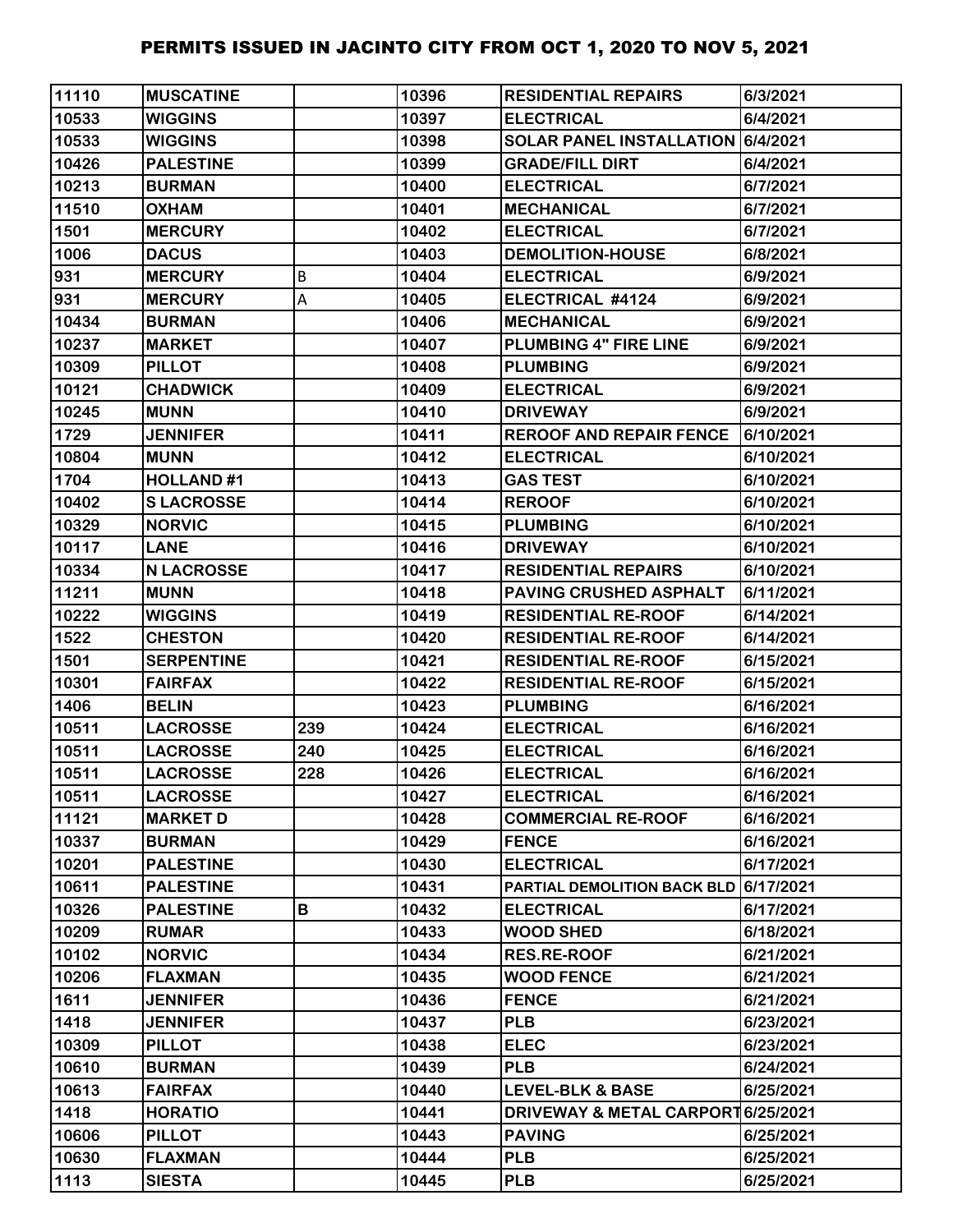| 10438 | <b>IMUSCATINE</b>   |   | 10446 | <b>PAVING</b>                                 | 6/25/2021 |
|-------|---------------------|---|-------|-----------------------------------------------|-----------|
| 10145 | <b>MUNN</b>         |   | 10447 | <b>WOOD FENCE</b>                             | 6/25/2021 |
| 10217 | <b>PILLOT</b>       |   | 10448 | <b>WOOD FENCE</b>                             | 6/25/2021 |
| 10430 | <b>MUSCATINE</b>    |   | 10449 | <b>MECHANICAL</b>                             | 6/25/2021 |
| 10617 | <b>FLAXMAN</b>      |   | 10450 | <b>RESIDENTIAL RE-ROOF</b>                    | 6/28/2021 |
| 9990  | <b>EAST FWY</b>     |   | 10451 | STORM DAMAGE DEMOLITION 6/29/2021             |           |
| 11030 | <b>VERANO</b>       |   | 10452 | <b>CARPORT</b>                                | 6/29/2021 |
| 10910 | <b>MUNN</b>         |   | 10453 | <b>ELECTRICAL</b>                             | 6/30/2021 |
| 10618 | <b>PILLOT</b>       |   | 10454 | <b>PAVING</b>                                 | 7/1/2021  |
| 10506 | <b>WIGGINS</b>      |   | 10455 | PORCH AND RES. RE-ROOF                        | 7/1/2021  |
| 10134 | <b>PILLOT</b>       |   | 10456 | <b>FENCE</b>                                  | 7/1/2021  |
| 1722  | <b>CHAZEN</b>       |   | 10457 | <b>REPAIR PORCH &amp; SHED</b>                | 7/1/2021  |
| 10309 | <b>PILLOT</b>       |   | 10458 | <b>DEMOLITION OF GARAGE</b>                   | 7/1/2021  |
| 10138 | <b>MUSCATINE</b>    |   | 10459 | <b>ELECTRICAL</b>                             | 7/2/2021  |
| 10911 | <b>MUNN</b>         |   | 10460 | <b>CARPORT</b>                                | 7/2/2021  |
| 10417 | <b>N OSWEGO</b>     |   | 10461 | <b>FENCE</b>                                  | 7/2/2021  |
| 10625 | <b>NORVIC</b>       |   | 10462 | <b>RESIDENTIAL REPAIRS</b>                    | 7/6/2021  |
| 10625 | <b>NORVIC</b>       |   | 10463 | <b>PLUMBING</b>                               | 7/6/2021  |
| 10314 | <b>FLAXMAN</b>      |   | 10464 | <b>RESIDENTIAL RE-ROOF</b>                    | 7/6/2021  |
| 9990  | <b>EAST FREEWAY</b> | C | 10465 | <b>ELECTRICAL</b>                             | 7/7/2021  |
| 9701  | <b>MARKET</b>       |   | 10466 | <b>ELECTRICAL</b>                             | 7/7/2021  |
| 10521 | <b>WIGGINS</b>      |   | 10467 | <b>REPLACE SIDING AND WINDOV 7/7/2021</b>     |           |
| 10129 | <b>FAIRFAX</b>      |   | 10468 | <b>RESIDENTIAL RE-ROOF</b>                    | 7/7/2021  |
| 10414 | <b>FLAXMAN</b>      |   | 10469 | <b>RESIDENTIAL RE-ROOF</b>                    | 7/7/2021  |
| 10414 | <b>SLACROSSE</b>    |   | 10470 | <b>RESIDENTIAL ADDITION &amp; POR7/7/2021</b> |           |
| 10733 | <b>BURMAN</b>       |   | 10471 | <b>PAVING</b>                                 | 7/8/2021  |
| 9990  | <b>EAST FWY</b>     | В | 10472 | <b>PLUMBING</b>                               | 7/8/2021  |
| 1317  | <b>SERPENTINE</b>   |   | 10473 | <b>RESIDENTIAL RE-ROOF</b>                    | 7/9/2021  |
| 10430 | <b>MUSCATINE</b>    |   | 10474 | <b>ELECTRICAL</b>                             | 7/9/2021  |
| 10430 | <b>PALESTINE</b>    |   | 10475 | <b>BRICK SIDING</b>                           | 7/9/2021  |
| 9990  | <b>EAST FWY</b>     |   | 10476 | <b>COMMERCIAL REMODEL</b>                     | 7/12/2021 |
| 10613 | <b>MUSCATINE</b>    |   | 10477 | <b>ELECTRICAL</b>                             | 7/12/2021 |
| 10309 | <b>PILLOT</b>       |   | 10478 | <b>FENCE</b>                                  | 7/12/2021 |
| 10941 | <b>VERANO</b>       |   | 10479 | <b>REROOF</b>                                 | 7/13/2021 |
| 11618 | <b>SEAGRAM</b>      |   | 10480 | <b>RESIDENTIAL REPAIRS</b>                    | 7/13/2021 |
| 918   | <b>MERCURY</b>      | 1 | 10481 | <b>COMMERCIAL REMODEL</b>                     | 7/13/2021 |
| 1702  | <b>BELIN</b>        |   | 10482 | <b>RESIDENTIAL ADDITION</b>                   | 7/13/2021 |
| 10129 | <b>CHADWICK</b>     |   | 10483 | <b>RESIDENTIAL RE-ROOF</b>                    | 7/14/2021 |
| 1705  | <b>SERPENTINE</b>   |   | 10484 | <b>PLUMBING</b>                               | 7/14/2021 |
| 10341 | <b>PALESTINE</b>    |   | 10485 | 2 WALL SIGNS & ONE POLE SI07/14/2021          |           |
| 10341 | <b>PALESTINE</b>    |   | 10486 | <b>ELECTRICAL FOR SIGNS</b>                   | 7/14/2021 |
| 11406 | <b>MUNN</b>         |   | 10487 | <b>PAVING (IN BACK)</b>                       | 7/15/2021 |
| 10421 | <b>LANE</b>         |   | 10488 | <b>PLUMBING</b>                               | 7/16/2021 |
| 918   | <b>MERCURY</b>      | 1 | 10489 | <b>ELECTRICAL</b>                             | 7/16/2021 |
| 1602  | <b>CASPERSON</b>    |   | 10490 | <b>RESIDENTIAL RE-ROOF</b>                    | 7/16/2021 |
| 10517 | <b>WIGGINS</b>      |   | 10491 | <b>RESIDENTIAL REPAIRS</b>                    | 7/16/2021 |
| 10517 | <b>WIGGINS</b>      |   | 10492 | <b>ELECTRICAL</b>                             | 7/16/2021 |
| 10345 | <b>LANE</b>         |   | 10493 | <b>ELECTRICAL</b>                             | 7/19/2021 |
| 10533 | <b>WIGGINS</b>      |   | 10494 | <b>2 DRIVEWAYS</b>                            | 7/20/2021 |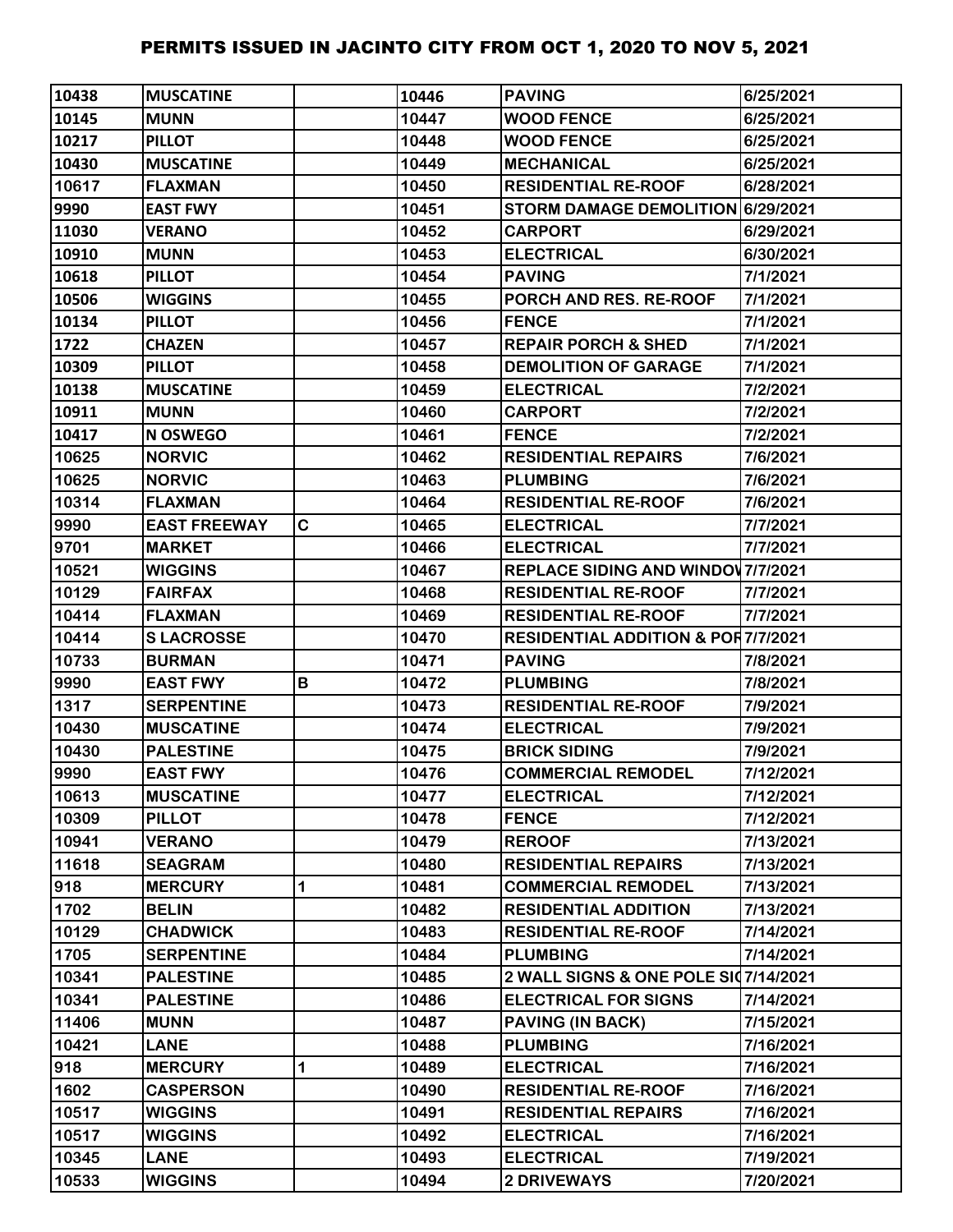| 1101  | <b>HOLLAND</b>    | B   | 10495 | <b>ELECTRICAL</b>                         | 7/20/2021 |
|-------|-------------------|-----|-------|-------------------------------------------|-----------|
| 10117 | <b>RUMAR</b>      |     | 10496 | <b>RESIDENTIAL RE-ROOF</b>                | 7/20/2021 |
| 10345 | <b>LAND</b>       |     | 10497 | <b>PLUMBING</b>                           | 7/20/2021 |
| 10114 | <b>CHADWICK</b>   |     | 10498 | <b>ELECTRICAL</b>                         | 7/21/2021 |
| 10241 | <b>FLAXMAN</b>    |     | 10499 | <b>FENCE</b>                              | 7/21/2021 |
| 10337 | <b>PILLOT</b>     |     | 10500 | <b>GARAGE ADDIITION</b>                   | 7/21/2021 |
| 11502 | <b>TILLIA</b>     |     | 10501 | <b>PLUMBING</b>                           | 7/21/2021 |
| 10521 | <b>WIGGINS</b>    |     | 10502 | <b>RESIDENTIAL RE-ROOF</b>                | 7/21/2021 |
| 1626  | <b>JENNIFER</b>   |     | 10503 | <b>RESIDENTIAL REPAIRS</b>                | 7/21/2021 |
| 11009 | <b>MUSCATINE</b>  |     | 10504 | <b>FENCE</b>                              | 7/22/2021 |
| 10309 | <b>PILLOT</b>     |     | 10505 | <b>CARPORT</b>                            | 7/23/2021 |
| 1613  | <b>MERCURY</b>    |     | 10506 | <b>NEW COMMERCIAL BUILDING 17/26/2021</b> |           |
| 1725  | <b>HOLLAND</b>    |     | 10507 | <b>GRADE/FILL DIRT</b>                    | 7/26/2021 |
| 11005 | <b>MUSCATINE</b>  |     | 10508 | <b>FENCE</b>                              | 7/26/2021 |
| 10417 | N OSWEGO          |     | 10509 | <b>6 FT WOODEN GATE</b>                   | 7/27/2021 |
| 11009 | <b>LACROSSE</b>   |     | 10510 | <b>RES. FOUNDATION REPAIR</b>             | 7/28/2021 |
| 11017 | <b>LACROSSE</b>   |     | 10511 | <b>RESIDENTIAL FOUNDATION RE7/28/2021</b> |           |
| 10506 | <b>PILLOT</b>     |     | 10512 | <b>METAL CARPORT</b>                      | 7/28/2021 |
| 10217 | <b>FLAXMAN</b>    |     | 10513 | <b>ACCESSORY BUILDING</b>                 | 7/29/2021 |
| 10518 | <b>WIGGINS</b>    |     | 10514 | <b>DRIVEWAY</b>                           | 7/29/2021 |
| 10414 | <b>SLACROSSE</b>  |     | 10515 | <b>ELECTRICAL</b>                         | 7/29/2021 |
| 1406  | <b>SERPENTINE</b> |     | 10516 | <b>RESIDENTIAL RE-ROOF</b>                | 7/30/2021 |
| 10406 | <b>MUNN</b>       |     | 10517 | <b>RESIDENTIAL RE-ROOF</b>                | 8/2/2021  |
| 10313 | <b>WIGGINS</b>    |     | 10518 | <b>PLUMBING</b>                           | 8/3/2021  |
| 1721  | <b>CHESTON</b>    |     | 10519 | GATE                                      | 8/3/2021  |
| 1401  | <b>SERPENTINE</b> |     | 10520 | <b>FENCE</b>                              | 8/3/2021  |
| 1109  | <b>MERCURY</b>    |     | 10521 | <b>WOOD FENCE</b>                         | 8/3/2021  |
| 1106  | <b>DACUS</b>      |     | 10522 | <b>FENCE</b>                              | 8/3/2021  |
| 1407  | <b>HORATIO</b>    |     | 10523 | <b>RESIDENTIAL REPAIRS</b>                | 8/5/2021  |
| 11519 | <b>MARKET ST</b>  |     | 10524 | PLB- UNDERGROUND 6"FIRE LINE              | 8/4/2021  |
| 10827 | <b>FLAXMAN</b>    |     | 10525 | <b>MECHANICAL</b>                         | 8/6/2021  |
| 10934 | <b>LACROSSE</b>   |     | 10526 | <b>PLUMBING</b>                           | 8/6/2021  |
| 11109 | <b>VERANO</b>     |     | 10527 | <b>PLUMBING</b>                           | 8/9/2021  |
| 11505 | <b>OGLESBY</b>    |     | 10528 | <b>ELECTRICAL</b>                         | 8/10/2021 |
| 10705 | <b>MUSCATINE</b>  |     | 10529 | <b>CARPORT-METAL</b>                      | 8/10/2021 |
| 10825 | <b>MUSCATINE</b>  |     | 10530 | <b>REPLACE SIDING</b>                     | 8/10/2021 |
| 935   | <b>MERCURY</b>    |     | 10531 | <b>DOUBLE SIDED SIGN</b>                  | 8/10/2021 |
| 935   | <b>MERCURY</b>    |     | 10532 | <b>ELECTRICAL</b>                         | 8/10/2021 |
| 10249 | <b>BURMAN</b>     |     | 10533 | <b>PAVING</b>                             | 8/10/2021 |
| 10506 | <b>CHADWICK</b>   |     | 10534 | <b>DRIVEWAY</b>                           | 8/10/2021 |
| 10530 | <b>PALESTINE</b>  |     | 10535 | <b>RESIDENTIAL - REMODEL</b>              | 8/11/2021 |
| 11410 | <b>EAST FWY</b>   | 150 | 10536 | <b>WALL SIGN</b>                          | 8/11/2021 |
| 11410 | <b>EAST FWY</b>   | 150 | 10537 | <b>ELECTRICAL</b>                         | 8/11/2021 |
| 11030 | <b>VERANO</b>     |     | 10538 | <b>DRIVEWAY</b>                           | 8/11/2021 |
| 1622  | <b>CHESTON</b>    |     | 10539 | <b>PLUMBING</b>                           | 8/12/2021 |
| 11022 | <b>FLAXMAN</b>    |     | 10540 | <b>PLUMBING</b>                           | 8/12/2021 |
| 10634 | <b>WIGGINS</b>    |     | 10541 | <b>RESIDENTIAL RE-ROOF</b>                | 8/12/2021 |
| 10249 | <b>WIGGINS</b>    |     | 10542 | <b>RESIDENTIAL RE-ROOF</b>                | 8/12/2021 |
| 10425 | <b>FLAXMAN</b>    |     | 10543 | <b>RESIDENTIAL RE-ROOF</b>                | 8/13/2021 |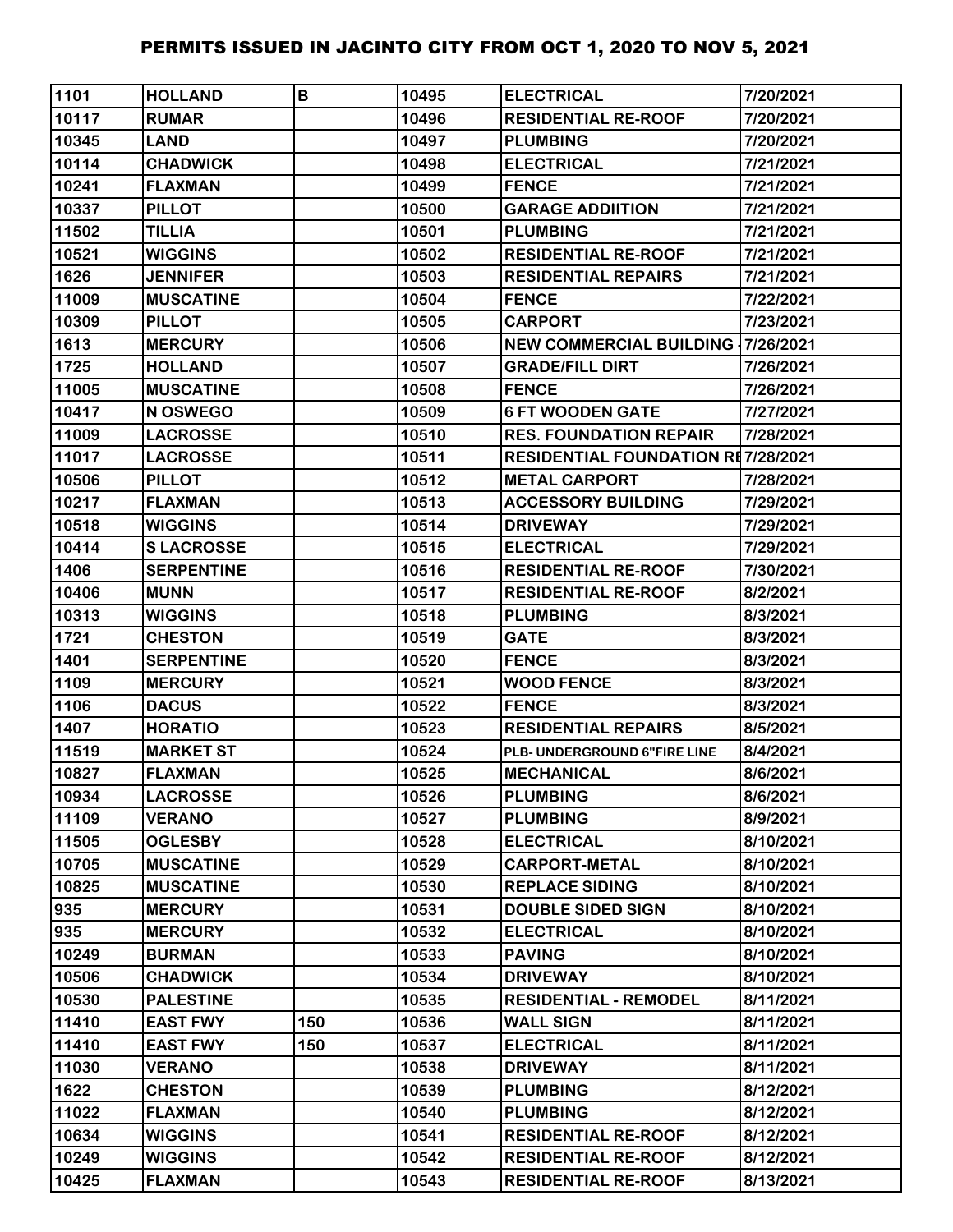| 10509 | <b>LANE</b>         |     | 10544     | <b>CARPORT</b>                      | 8/13/2021 |
|-------|---------------------|-----|-----------|-------------------------------------|-----------|
| 1306  | <b>SERPENTINE</b>   |     | 10545     | <b>RESIDENTIAL RE-ROOF</b>          | 8/16/2021 |
| 10821 | <b>LANE</b>         |     | 10546     | PAVING(ASPHALT OVERLAY-P 8/16/2021  |           |
| 10345 | N OSWEGO            |     | 10547     | <b>ELECTRICAL</b>                   | 8/16/2021 |
| 1106  | <b>DACUS</b>        |     | 10548     | <b>DEMOLITION OF GARAGE</b>         | 8/16/2021 |
| 1722  | <b>CASPERSON</b>    |     | 10549     | <b>REROOF</b>                       | 8/16/2021 |
| 1529  | <b>JENNIFER</b>     |     | 10550     | <b>MECHANICAL</b>                   | 8/17/2021 |
| 11514 | <b>CELTIS</b>       |     | 10551     | <b>DRIVEWAY</b>                     | 8/17/2021 |
| 10629 | <b>BURMAN</b>       |     | 10552     | <b>DRIVEWAY</b>                     | 8/17/2021 |
| 11102 | <b>EAST FWY</b>     | В   | 10552     | <b>ELECTRICAL</b>                   | 2/11/2021 |
| 10101 | <b>PILLOT</b>       |     | 10553     | <b>RESIDENTIAL REPAIRS</b>          | 8/18/2021 |
| 1525  | <b>CHESTON</b>      |     | 10554     | <b>RESIDENTIAL RE-ROOF</b>          | 8/18/2021 |
| 1613  | <b>MERCURY</b>      |     | 10555     | <b>PLUMBING</b>                     | 8/18/2021 |
| 1413  | <b>CHESTON</b>      |     | 10556     | <b>FENCE</b>                        | 8/19/2021 |
| 10731 | <b>MUNN</b>         |     | 10557     | <b>FENCE</b>                        | 8/20/2021 |
| 10727 | <b>MUNN</b>         |     | 10558     | <b>FENCE</b>                        | 8/20/2021 |
| 10901 | <b>MARKET</b>       |     | 10559     | <b>PAVING</b>                       | 8/20/2021 |
| 10705 | <b>BURMAN</b>       |     | 10560     | <b>MECHANICAL</b>                   | 8/20/2021 |
| 10533 | <b>WIGGINS</b>      |     | 10561     | <b>FENCE</b>                        | 8/20/2021 |
| 1407  | <b>HORATIO</b>      |     | 10562     | <b>PAVING</b>                       | 8/23/2021 |
| 1430  | <b>HORATIO</b>      |     | 10563     | <b>CARPORT AND PAVING</b>           | 8/23/2021 |
| 11017 | <b>LACROSSE</b>     |     | 10564     | <b>RESIDENTIAL REPAIRS</b>          | 8/24/2021 |
| 1529  | <b>JENNIFER</b>     |     | 10565     | <b>PLUMBING</b>                     | 8/25/2021 |
| 918   | <b>MERCURY</b>      |     | 110566    | <b>PLUMBING</b>                     | 8/26/2021 |
| 10610 | <b>LACROSSE</b>     |     | 10567     | <b>DRIVEWAY</b>                     | 8/26/2021 |
| 10906 | <b>FLAXMAN</b>      |     | 10568     | <b>BACK PORCH</b>                   | 8/26/2021 |
| 10342 | <b>NORVIC</b>       |     | 10569     | <b>PAVING-SLAB ONLY</b>             | 8/27/2021 |
| 10602 | <b>PILLOT</b>       |     | 10570     | <b>RES. REP (REPLACE POST</b>       | 8/27/2021 |
| 10138 | <b>CHADWICK</b>     |     | 10571     | <b>REROOF-SHINGLES ONLY</b>         | 8/30/2021 |
| 10145 | <b>WIGGINS</b>      |     | 10572     | <b>FENCE-WOOD</b>                   | 8/30/2021 |
| 10821 | <b>MUSCATINE</b>    |     | 10573     | <b>RESIDENTIAL REPAIRS</b>          | 8/31/2021 |
| 10114 | <b>PALESTINE</b>    |     | 10574     | <b>DEMOLITION OF EXISTING</b>       | 8/31/2021 |
| 10324 | <b>PALESTINE</b>    |     | 10575     | <b>PLUMBING</b>                     | 8/31/2021 |
| 11410 | <b>EAST FWY</b>     |     | 150 10576 | <b>ELECTRICAL</b>                   | 9/1/2021  |
| 1715  | <b>HOLLAND</b>      |     | 10577     | <b>ELECTRICAL</b>                   | 9/1/2021  |
| 11505 | <b>OGLESBY</b>      |     | 10578     | <b>PLUMBING</b>                     | 9/2/2021  |
| 10501 | <b>MUSCATINE</b>    |     | 10579     | <b>DEMOLITION OF INTERIOR</b>       | 9/3/2021  |
| 1704  | <b>HOLLAND</b>      |     | 10580     | <b>RESIDENTIAL RE-ROOF</b>          | 9/3/2021  |
| 1414  | <b>HORATIO</b>      |     | 10581     | <b>PLUMBING</b>                     | 9/7/2021  |
| 10145 | <b>CHADWICK</b>     |     | 10582     | <b>RESIDENTIAL RE-ROOF</b>          | 9/7/2021  |
| 10114 | <b>PALESTINE</b>    |     | 10583     | PLUMBING DISCONNECT                 | 9/7/2021  |
| 10402 | <b>S OSWEGO</b>     |     | 10584     | <b>DRIVEWAY</b>                     | 9/7/2021  |
| 10342 | <b>NORVIC</b>       |     | 10585     | <b>PLUMBING</b>                     | 9/7/2021  |
| 10214 | <b>PALESTINE</b>    |     | 10586     | DEMOLITION OF PORCH & SHE9/8/2021   |           |
| 1101  | <b>SIESTA</b>       |     | 10587     | <b>DEMOLITION-GARAGE</b>            | 9/8/2021  |
| 1026  | <b>AKRON</b>        |     | 10588     | RESIDENTIAL RE-ROOF (GARA 9/8/2021  |           |
| 10237 | <b>PILLOT</b>       |     | 10589     | NEW RESIDENTIAL - BUILDING 9/9/2021 |           |
| 11410 | <b>EAST FWY 150</b> | 150 | 10590     | <b>COMMERCIAL REMODEL</b>           | 9/9/2021  |
| 11202 | <b>OSWEGO</b>       |     | 10591     | <b>FOUNDATION REPAIR</b>            | 9/9/2021  |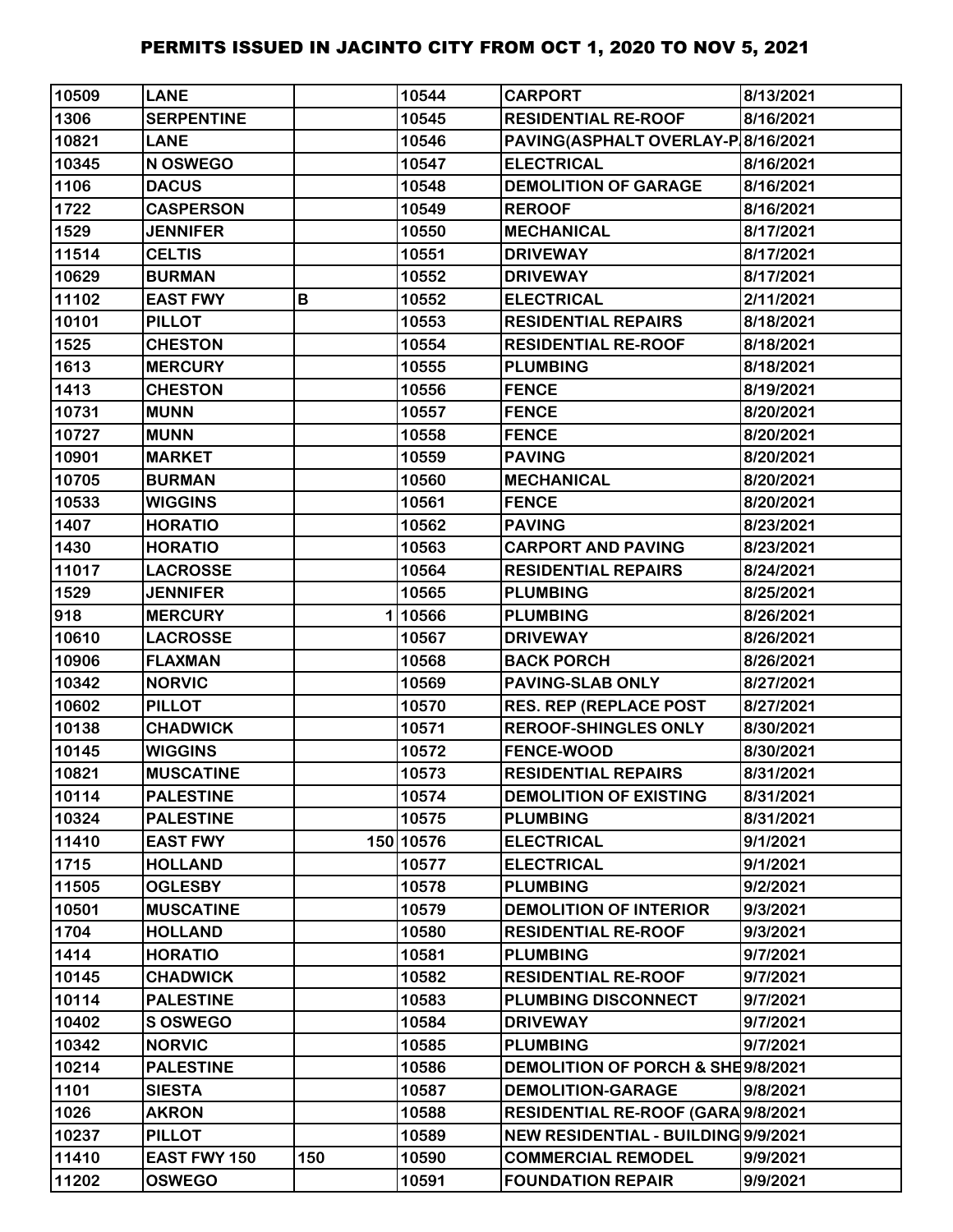| 10346 | <b>CHADWICK</b>   |     | 10592 | <b>FENCE-IRON- 6FT TALL</b>            | 9/9/2021  |
|-------|-------------------|-----|-------|----------------------------------------|-----------|
| 10705 | <b>FLAXMAN</b>    |     | 10593 | <b>ELECTRICAL</b>                      | 9/9/2021  |
| 9701  | <b>MARKET</b>     |     | 10594 | <b>COMMERCIAL REMODEL</b>              | 9/9/2021  |
| 10401 | <b>PALESTINE</b>  |     | 10595 | <b>ELECTRICAL</b>                      | 9/9/2021  |
| 10118 | <b>WIGGINS</b>    |     | 10596 | <b>REROOF</b>                          | 9/8/2021  |
| 1305  | <b>KILROY</b>     |     | 10597 | <b>ELECTRICAL</b>                      | 9/9/2021  |
| 10345 | <b>N LACROSSE</b> |     | 10598 | <b>FRONT PORCH</b>                     | 9/9/2021  |
| 10634 | <b>MUNN</b>       |     | 10599 | SOLAR PANEL INSTALLATION  9/10/2021    |           |
| 10634 | <b>MUNN</b>       |     | 10600 | <b>ELECTRICAL</b>                      | 9/10/2021 |
| 10242 | <b>PALESTINE</b>  |     | 10601 | <b>RESIDENTIAL REPAIRS-PAINT &amp;</b> | 9/10/2021 |
| 10414 | <b>CHADWICK</b>   |     | 10602 | RESIDENTIAL-REMODEL(ADDITI             | 9/10/2021 |
| 10205 | <b>LANE</b>       |     | 10603 | <b>RESIDENTIAL REPAIR</b>              | 9/13/2021 |
| 10509 | <b>BURMAN</b>     |     | 10604 | <b>CARPORT</b>                         | 9/14/2021 |
| 10602 | <b>LANE</b>       |     | 10605 | <b>PORCH &amp; REPAIR BALCONY</b>      | 9/16/2021 |
| 11420 | <b>LANE</b>       |     | 10606 | <b>RE-ROOF</b>                         | 9/16/2021 |
| 10313 | <b>WIGGINS</b>    |     | 10607 | <b>RES.REPAIRS</b>                     | 9/16/2021 |
| 11613 | <b>FLAXMAN</b>    |     | 10608 | <b>DRIVEWAY</b>                        | 9/16/2021 |
| 10337 | <b>BURMAN</b>     |     | 10609 | <b>FENCE</b>                           | 9/17/2021 |
| 11601 | <b>CELTIS</b>     |     | 10610 | <b>ELECTRICAL</b>                      | 9/17/2021 |
| 11605 | <b>CELTIS</b>     |     | 10611 | <b>ELECTRICAL</b>                      | 9/17/2021 |
| 1301  | <b>JENNIFER</b>   |     | 10612 | <b>ELECTRICAL</b>                      | 9/17/2021 |
| 10129 | <b>FAIRFAX</b>    |     | 10613 | <b>FENCE</b>                           | 9/17/2021 |
| 1101  | <b>HOLLAND</b>    |     | 10614 | <b>SIDING</b>                          | 9/20/2021 |
| 9701  | <b>MARKET</b>     |     | 10615 | <b>FENCE REPAIR</b>                    | 9/20/2021 |
| 10933 | <b>MUSCATINE</b>  |     | 10616 | <b>PLUMBING</b>                        | 9/20/2021 |
| 10522 | <b>NORVIC</b>     |     | 10617 | <b>PLUMBING</b>                        | 9/20/2021 |
| 10237 | <b>PILLOT</b>     |     | 10618 | <b>PLUMBING</b>                        | 9/21/2021 |
| 10149 | <b>FAIFAX</b>     |     | 10619 | <b>RE-ROOF</b>                         | 9/21/2021 |
| 10505 | <b>NORVIC</b>     |     | 10620 | <b>LEVEL</b>                           | 9/21/2021 |
| 10213 | <b>BURMAN</b>     |     | 10621 | <b>PLUMBING</b>                        | 9/22/2021 |
| 10414 | <b>BURMAN</b>     |     | 10622 | PORCH & RES.REPAIRS                    | 9/22/2021 |
| 1306  | <b>MERCURY</b>    |     | 10623 | <b>RE-ROOF</b>                         | 9/23/2021 |
| 11430 | <b>EAST FWY</b>   | 350 | 10624 | <b>RIGHT OF WAY</b>                    | 9/23/2021 |
| 11450 | <b>EAST FWY</b>   |     | 10625 | <b>RIGHT OF WAY</b>                    | 9/23/2021 |
| 10125 | <b>FAIRFAX</b>    |     | 10626 | <b>FENCE</b>                           | 9/24/2021 |
| 11410 | <b>EAST FWY</b>   | 150 | 10627 | <b>PLUMBING</b>                        | 9/24/2021 |
| 10317 | <b>BURMAN</b>     |     | 10628 | <b>FENCE</b>                           | 9/24/2021 |
| 10602 | <b>CHADWICK</b>   |     | 10629 | <b>RES. REPAIRS</b>                    | 9/24/2021 |
| 10701 | <b>MUSCATINE</b>  |     | 10630 | <b>PAVING</b>                          | 9/24/2021 |
| 1401  | <b>JENNIFER</b>   |     | 10631 | <b>DRIVEWAY</b>                        | 9/24/2021 |
| 10802 | <b>LACROSSE</b>   |     | 10632 | <b>CARPORT</b>                         | 9/24/2021 |
| 1306  | <b>MERCURY</b>    |     | 10633 | COMMERCIAL REPAIRS-SIDINQ9/24/2021     |           |
| 9990  | <b>EAST FWY</b>   | E   | 10634 | <b>SIGN</b>                            | 9/27/2021 |
| 9990  | <b>EAST FWY</b>   | E   | 10635 | <b>ELECTRICAL</b>                      | 9/27/2021 |
| 10602 | <b>EAST FWY</b>   |     | 10636 | <b>FENCE</b>                           | 9/27/2021 |
| 1306  | <b>MERCURY</b>    |     | 10637 | <b>COMMERCIAL DOORS AND WINDOW</b>     | 9/28/2021 |
| 1625  | <b>JENNIFER</b>   |     | 10638 | WOOD FENCE-LEFT SIDE OF HOM            | 9/28/2021 |
| 11601 | <b>MARKET ST</b>  |     | 10639 | DEMOLITION OF CELL PHONE TO            | 9/29/2021 |
| 10117 | <b>CHADWICK</b>   |     | 10640 | <b>LEVEL-BLK &amp; BASE</b>            | 9/29/2021 |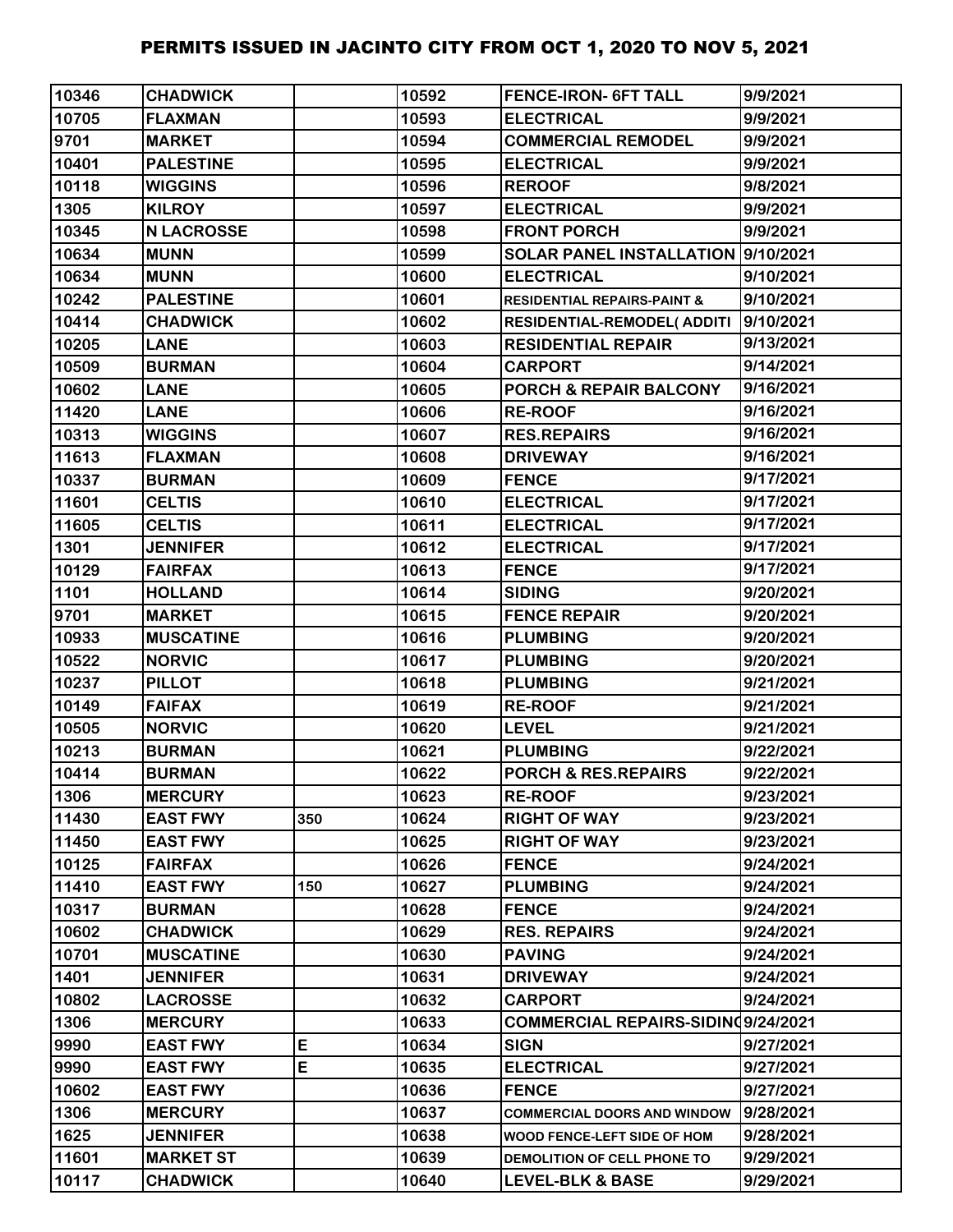| 10725 | <b>NORVIC</b>     |     | 10641 | <b>LEVEL-BLK &amp; BASE</b>               | 9/30/2021  |
|-------|-------------------|-----|-------|-------------------------------------------|------------|
| 11015 | <b>MARKET</b>     | B   | 10642 | <b>COMMERCIAL (DOORS)</b>                 | 10/4/2021  |
| 1705  | <b>SERPENTINE</b> |     | 10643 | <b>PLUMBING</b>                           | 10/4/2021  |
| 10138 | <b>NORVIC</b>     |     | 10644 | <b>RESIDENTIAL REPAIRS</b>                | 10/4/2021  |
| 10530 | <b>MUNN</b>       |     | 10645 | <b>RESIDENTIAL RE-ROOF</b>                | 10/4/2021  |
| 10333 | <b>PILLOT</b>     |     | 10646 | PAVING-F.PORCH CEMENT REP.                | 10/4/2021  |
| 10410 | <b>PALESTINE</b>  |     | 10647 | <b>RAISE ROOF PITCH &amp; RES.REPAIRS</b> | 10/4/2021  |
| 10321 | <b>CHADWICK</b>   |     | 10648 | <b>RE-ROOF</b>                            | 10/5/2021  |
| 10522 | <b>NORVIC</b>     |     | 10649 | <b>RES.REP (Boiler Closet)</b>            | 10/5/2021  |
| 10410 | <b>PALESTINE</b>  |     | 10650 | <b>ELECTRICAL</b>                         | 10/5/2021  |
| 10213 | <b>BURMAN</b>     |     | 10651 | <b>PLUMBING</b>                           | 10/6/2021  |
| 9990  | <b>EAST FWY</b>   | B   | 10652 | <b>COMMERCIAL REMODEL</b>                 | 10/6/2021  |
| 10422 | <b>S OSWEGO</b>   |     | 10653 | <b>RESIDENTIAL REPAIRS</b>                | 10/6/2021  |
| 10610 | <b>BURMAN</b>     |     | 10654 | <b>MECHANICAL</b>                         | 10/6/2021  |
| 10906 | <b>MUSCATINE</b>  |     | 10655 | <b>WOOD FENCE</b>                         | 10/7/2021  |
| 10342 | <b>NORVIC</b>     |     | 10656 | <b>RESIDENTIAL ADDITION</b>               | 10/7/2021  |
| 10609 | <b>LANE</b>       |     | 10657 | <b>RESIDENTIAL REPAIRS</b>                | 10/7/2021  |
| 9990  | <b>EAST FWY</b>   | B   | 10658 | <b>PLUMBING</b>                           | 10/7/2021  |
| 9990  | <b>EAST FWY</b>   | B   | 10659 | <b>ELECTRICAL</b>                         | 10/7/2021  |
| 9990  | <b>EAST FWY</b>   | B   | 10660 | <b>MECHANICAL</b>                         | 10/8/2021  |
| 10609 | <b>LANE</b>       |     | 10661 | <b>PLUMBING</b>                           | 10/8/2021  |
| 1737  | <b>CHESTON</b>    |     | 10662 | <b>PLUMBING</b>                           | 10/8/2021  |
| 10606 | <b>PILLOT</b>     |     | 10663 | <b>BACK PORCH</b>                         | 10/8/2021  |
| 1513  | <b>SHERYL</b>     |     | 10664 | <b>RESIDENTIAL REPIRS</b>                 | 10/8/2021  |
| 10150 | <b>PILLOT</b>     |     | 10665 | <b>RESIDENTIAL REPAIR</b>                 | 10/11/2021 |
| 10150 | <b>PILLOT</b>     |     | 10666 | <b>ELECTRICAL</b>                         | 10/11/2021 |
| 10138 | <b>FLAXMAN</b>    |     | 10667 | <b>SOLAR PANELS</b>                       | 10/11/2021 |
| 10138 | <b>FLAXMAN</b>    |     | 10668 | <b>ELECTRICAL</b>                         | 10/11/2021 |
| 10913 | <b>OSWEGO</b>     |     | 10669 | <b>RESIDENTIAL RE-ROOF</b>                | 10/11/2021 |
| 10314 | <b>EAST FWY</b>   | B   | 10670 | <b>ELECTRICAL</b>                         | 10/12/2021 |
| 10337 | <b>PILLOT</b>     |     | 10671 | <b>ELECTRICAL</b>                         | 10/13/2021 |
| 10921 | <b>WIGGINS</b>    |     | 10672 | <b>DEMOLITION</b>                         | 10/13/2021 |
| 10921 | <b>WIGGINS</b>    |     | 10673 | <b>NEW RESIDENTIAL HOME</b>               | 10/13/2021 |
| 10230 | <b>EAST FWY</b>   | 2/3 | 10674 | <b>R.O.W(INSTALL SM</b>                   | 10/14/2021 |
| 10502 | <b>PILLOT</b>     |     | 10675 | <b>REPLACE SIDING</b>                     | 10/14/2021 |
| 10909 | <b>MUSCATINE</b>  |     | 10676 | <b>RESIDENTIAL REPAIR</b>                 | 10/14/2021 |
| 10610 | <b>BURMAN</b>     |     | 10677 | <b>ELECTRICAL</b>                         | 10/14/2021 |
| 11410 | <b>EAST FWY</b>   | 150 | 10678 | <b>FIRE PROTECTION</b>                    | 10/15/2021 |
| 10529 | <b>LACROSSE</b>   |     | 10679 | <b>REROOF</b>                             | 10/15/2021 |
| 4202  | <b>FIDELITY</b>   |     | 10680 | <b>SIGN</b>                               | 10/15/2021 |
| 4202  | <b>FIDELITY</b>   |     | 10681 | <b>ELECTRICAL</b>                         | 10/15/2021 |
| 11117 | <b>MARKET</b>     |     | 10682 | <b>FENCE</b>                              | 10/15/2021 |
| 10134 | <b>PALESTINE</b>  |     | 10683 | <b>PLUMBING</b>                           | 10/18/2021 |
| 9990  | <b>EAST FWY</b>   | B   | 10684 | <b>PLUMBING</b>                           | 10/18/2021 |
| 10433 | <b>PALESTINE</b>  |     | 10685 | <b>RE-ROOF ONLY</b>                       | 10/19/2021 |
| 10433 | <b>PALESTINE</b>  |     | 10686 | <b>DRIVEWAY-HAS DIP-GUTTER</b>            | 10/19/2021 |
| 10525 | <b>BURMAN</b>     |     | 10687 | <b>PLUMBING</b>                           | 10/19/2021 |
| 10214 | <b>PALESTINE</b>  |     | 10688 | <b>LEVEL-SLAB</b>                         | 10/19/2021 |
| 10606 | <b>CHADWICK</b>   |     | 10689 | <b>ACCESSORY BUILDING</b>                 | 10/19/2021 |